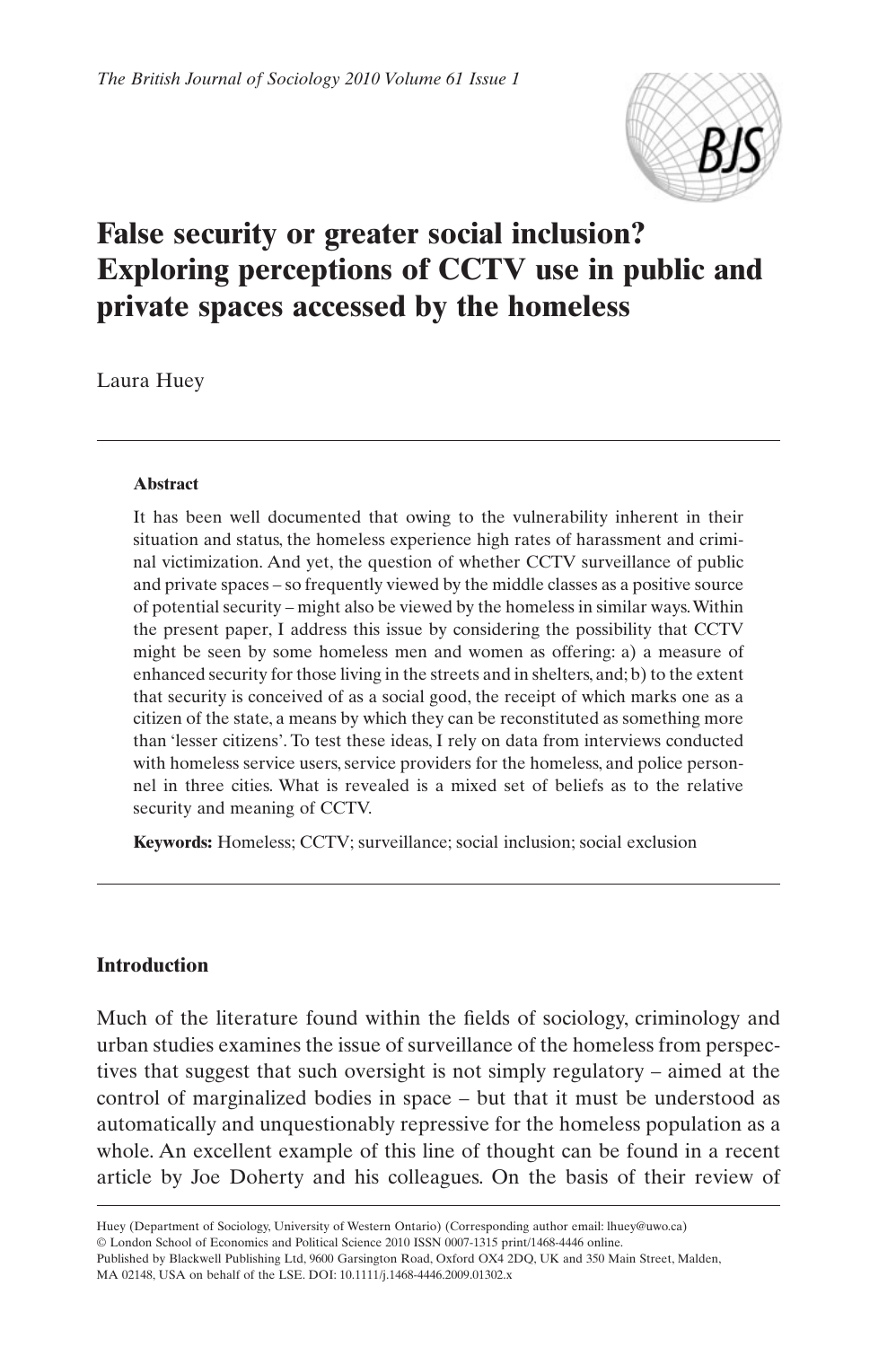various measures implemented within several European cities, these authors state unequivocally that:

the surveillance of public space – with electronic technology aiding and abetting border guards and security patrols – brings the 'calibration and classification'... long associated with homeless shelters and hostels to the street, squeezing the spaces in which the homeless can exercise their quotidian functions, denying them space where they have the freedom to '*be*' (Doherty et al. 2007: 308; see also Zedner 2003).

Yet, when such claims are made, too often little, if any, empirical support is offered in the form of the subjective feelings, beliefs and experiences of those who are said to be negatively affected by surveillance.

What we do know about the homeless is that owing to their vulnerability on the streets, this is a population that experiences high rates of harassment and criminal victimization (Huey 2007; Lee and Schreck 2005; Evans and Forsyth 2004; Hagan and McCarthy 1997). Their vulnerability to criminal victimization and lack of ability to access the forms of security that many of us take for granted, results in a frequently precarious existence. In light of this fact, it is surprising that so little attention has been paid to the possibility of whether surveillance of public and private spaces might address issues related to their security. Within the present paper, I remedy this omission by exploring the possibility that CCTV surveillance systems might be understood as offering: a) a measure of security for those living in the streets and in shelters, and; b) to the extent that security is conceived of as a social good, the receipt of which marks one as a citizen of the state, a means by which the homeless can be reconstituted as something more than 'lesser citizens'.

To test these ideas, I rely on data from interviews conducted with homeless service users and service providers for the homeless in three cities: Edinburgh, Vancouver and Toronto. What this paper reveals is a significantly more complex landscape of thoughts and beliefs as to the meaning and uses of CCTV-based surveillance systems in spaces accessed by the homeless. This diverse array of views runs the gamut from homeless men and women who not only feel safer in spaces where they know that cameras are present, but who actively seek out such spaces, to those who question the utility of surveillance systems at all. Still others, more frequently service providers than their clients, agree with the position that human oversight of public and private spaces is, *de facto*, repressive for the homeless. In short, although the findings offered here are preliminary in nature, they do offer empirical support for the proposition that surveillance has a multitude of meanings for the homeless and cannot be understood solely by its repressive functions.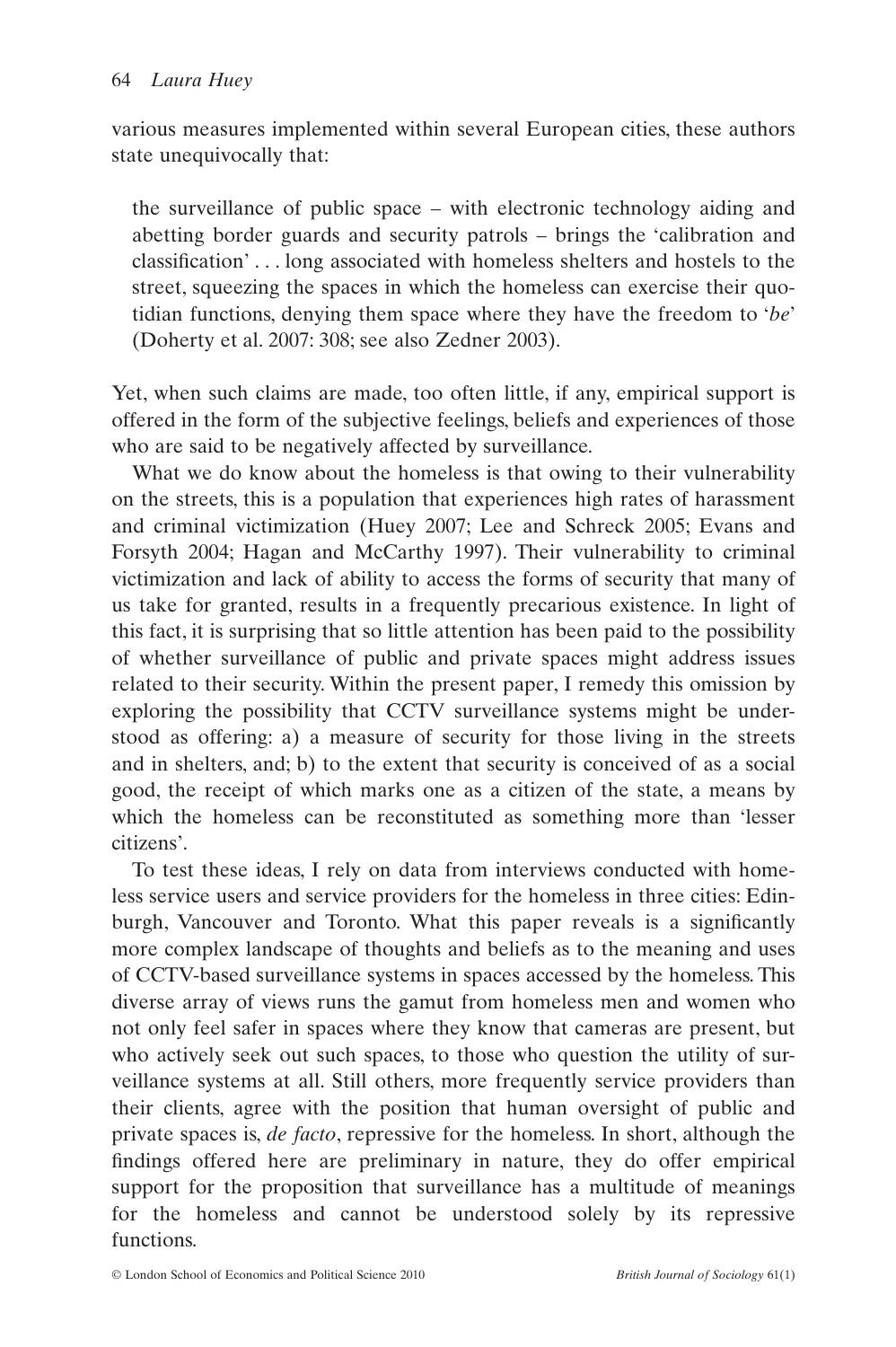## **Method of inquiry**

This paper is informed by data drawn from a larger study conducted in 2008 of available policing responses to the criminal victimization of the homeless in Edinburgh, Vancouver and Toronto.<sup>1</sup> In particular, I was interested in exploring the possibility of whether an outreach policing programme for the homeless in Edinburgh could or should be implemented in Canada. This programme, *Take Control*, attempts to provide homeless victims of crime with access to policing services through participating service providers, who take initial reports of victimization, relay these reports to the police on behalf of clients, and act as advocates for the homeless with the police. Although public and private CCTV systems were not the principal focus of this study, during the course of conducting interviews with homeless service users and both participating and non-participating service organizations in Edinburgh, several of the participants interviewed spoke of their perceptions of these systems within the context of discussing safety and security issues faced by the homeless. Intrigued by these observations, the interview guide was modified to include questions about CCTV. In particular, respondents were asked some variation of the following questions:

- 1. What are your thoughts on private CCTV systems (in shelters or other facilities for the homeless)? Do you see these cameras as increasing the safety and security of the people within the area? Why or why not?
- 2. What are your thoughts on public CCTV systems (in the streets or in other public spaces accessed by the homeless)? Do you think that these systems operate to enhance the security of the homeless? Or do you view them as just another way of controlling/regulating the homeless? Please explain.

Once the Edinburgh phase was completed, questions about public and private CCTV systems were added to the list of questions posed for interviewees in the Canadian research sites.

For the Canadian phase of research, two major urban centres – Toronto and Vancouver – were selected and a non-probability sample developed consisting of the maximum number of service providers who work with homeless populations in these cities. Eighteen agencies that provide shelter, drop-in services, legal services and/or outreach service agreed to participate. Staff members took part in interviews and facilitated contact with clients, who were told in advance that we would be visiting the site and, in general terms, the purpose of the research. As participating organizations include agencies that work with various sub-sections of the homeless population, the sample drawn from includes men, women, persons of colour, those with addictions, the un-housed, as well as those transitioning to more stable accommodations. Unfortunately, one of the limitations of the present study is that, given the nature of the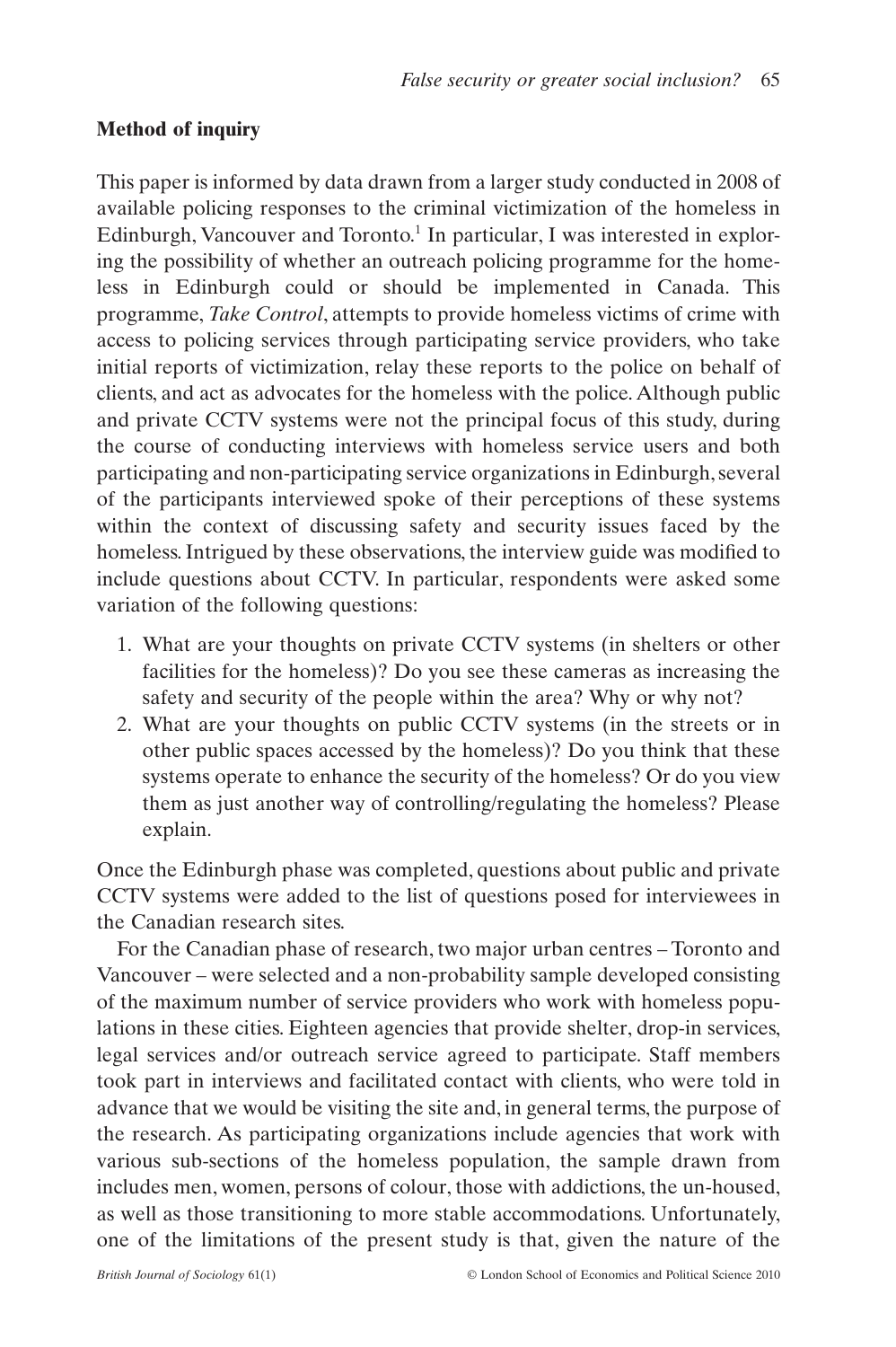#### 66 *Laura Huey*

| Interviewee category        | Edinburgh | Toronto | Vancouver | Total n |
|-----------------------------|-----------|---------|-----------|---------|
| Community service providers |           | 14      |           | 35      |
| Homeless service users      |           | 22      |           | 36      |
| Totals per city $(n)$       |           | 36      |           |         |

**Table I:** *Interview respondents by city*

original study, the views of those who do not access services are not represented here.

Semi-structured, open-ended qualitative interviews were conducted using an interview guide that covered topics related to the goals of the original research. These topics included: 1) victimization of the homeless; 2) reporting victimization to the police; 3) reasons for failures to report victimization, and 4) respondents' views as to the potential benefits and/or limitations of a Remote Reporting programme in their city. Respondents were also asked the additional questions related to CCTV identified above. Before beginning an interview, the participant was re-briefed as to the nature of the research and the subject areas to be covered. The average interview length was one hour. All interviews were held in private spaces (primarily in offices in a service organization) and interviewees were advised that their identities would remain confidential. All interviews were recorded with the knowledge and consent of informants and interviews were subsequently transcribed verbatim.

To analyse the data, interview transcripts were printed, read and then manually coded according to major themes identified.To ensure reliability, as well as to identify emergent sub-themes, transcripts were re-read and manually re-coded two further times.

For the purposes of this paper, I have extracted 8 interviews conducted in Edinburgh containing relevant material. This dataset includes 6 interviews with homeless service providers and 2 interviews with service users.This material is supplemented with data drawn from each of the interviews conducted with 14 service providers and 22 service users in Toronto and 15 service providers and 12 service users in Vancouver (see Table I).

#### **Security and citizenship**

In order to explicate the relationship of the homeless individual to the state, and in turn the obligation of the state to afford its protection to the homeless man, woman and child, this paper draws explicitly upon theories of citizenship, and in particular, on the link between citizenship and security.

It has been argued that there are two primary ways by which citizenship can be understood: as a legal status and/or as means of denoting more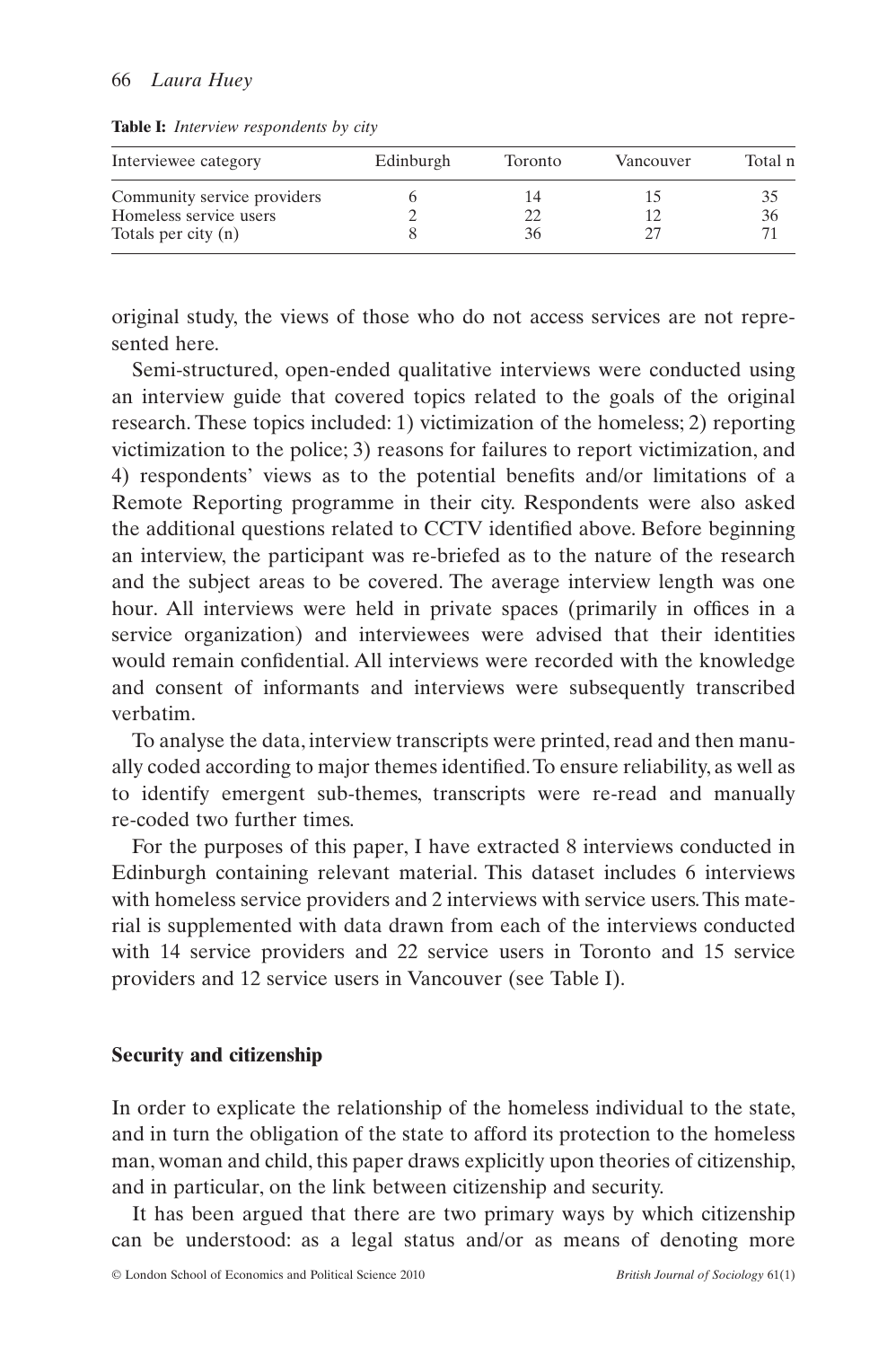encompassing normative concepts such as social inclusion and substantive equality (Marshall [1950] 1996; Walsh and Klease 2003). In an attempt at bridging these two conceptualizations, Kathleen Arnold (2003) has suggested that we might conceive of citizenship in the following terms: as the freedom to exist, to exercise one's agency, to receive the protections of the state, and to participate in the political community. Some scholars have also recently argued that beyond rights and responsibilities, there is a psychological dimension to citizenship – citizens as 'situated identities' (Barnes,Auburn and Lea 2004).As Saskia Sassen (2002: 9–10) notes, 'citizenship actually describes a number of discrete but related aspects in the relation between the individual and the polity'.

One aspect that is worth attending to is the desire among members of the polity to receive the 'protections of the state' – that is, for security. Security is conceptualized here as a public good necessary to the workings of a healthy democracy and to the provision of other forms of public and private goods (Loader and Walker 2007; Loader 1997). Security has both subjective and objective dimensions (Crawford 2006) and, while necessary to the well functioning society, can be also be understood on an individual level as critical to the attainment of self-actualization. With the material and symbolic resources necessary to manage threats in one's environment, citizens are able to turn their attention to exercising agency in their quest for personal fulfillment or in pursuit of other goals (Ericson 2007). In a recent book on the 'civilizing effects' of security, Ian Loader and Neil Walker (2007: 8) have argued that security must thus be considered as

a 'thick' public good, one whose production has irreducibly social dimensions, a good that helps to constitute the very idea of 'publicness'. Security, in other words, is simultaneously the producer and product of forms of trust and abstract solidarity between intimates and strangers that are prerequisite to democratic political communities.

Although security – in both physical and ontological senses – is crucial to the healthy functioning of individuals and polities, as Lucia Zedner has pointed out, it should not be understood as an unqualified good. In support of this contention, Zedner notes that security 'entails several substantial paradoxes' which suggest that there can be 'too much' of it (2003: 157). While Zedner lists six paradoxes that suggest that 'too much security' is problematic for any given society, of particular relevance is her claim that the pursuit of security is inimical to social equality.

When Zedner and other social scholars speak about the relationship between security and inequality, it is often within the context of discussing how the pursuit of security entails the targeting and exclusion of one group by another. Indeed, Zedner makes this position explicit: 'security is posited as a universal good but in fact presumes social exclusion' because some group or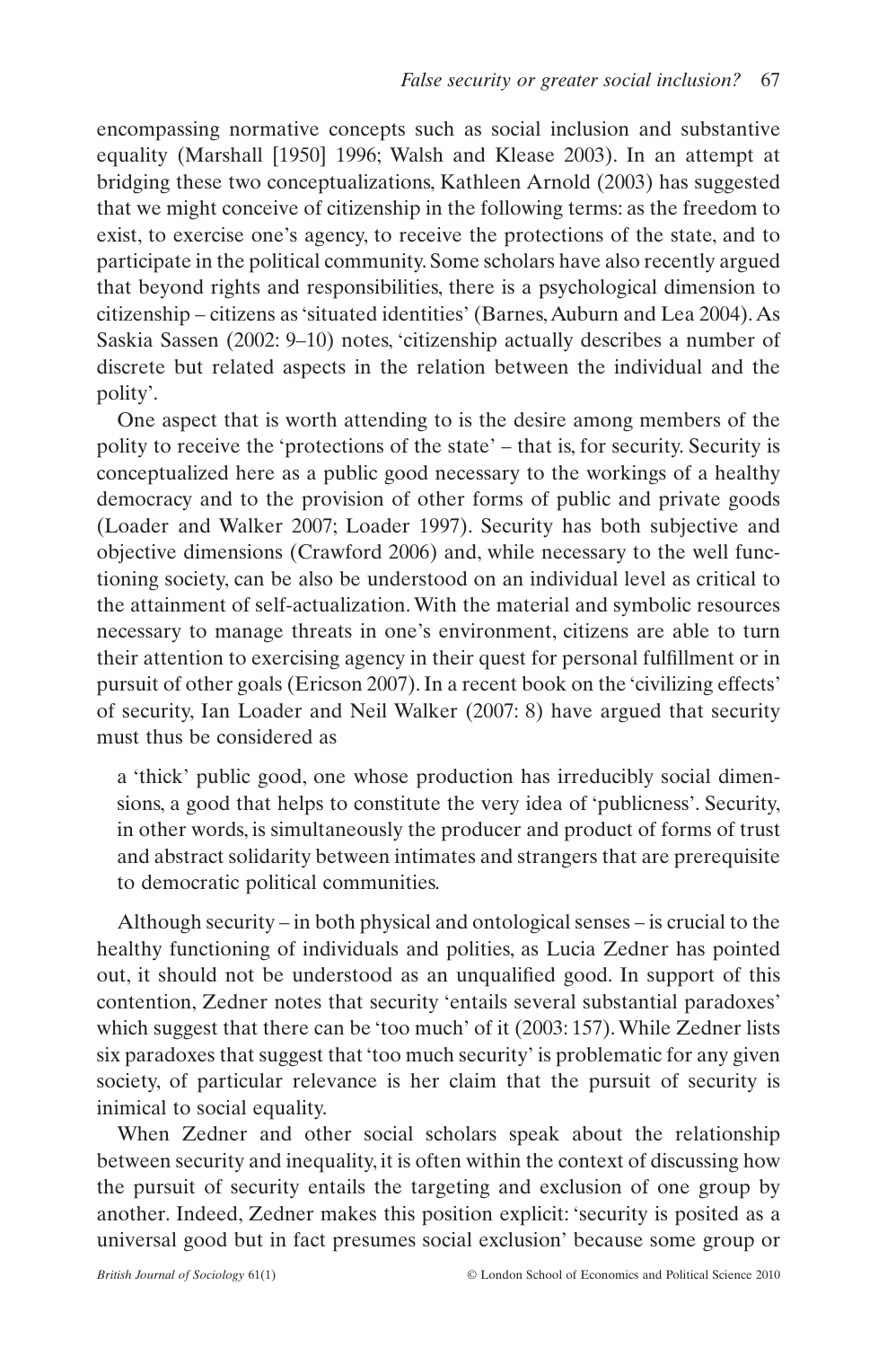other class of individuals is always identified as the threat from whom citizens require protection (Zedner 2003: 166).

The consequent potential for social exclusion is exacerbated by the common tendency, both individual and collective, to overstate exposure to risk and hence to demand ever greater protections (Zedner 2003: 166).

While this is clearly the case, what is often not discussed in relation to the security-inequality equation is another way in which inequality is often manifested: the distribution of security across a given society is unequal – that is, some groups are inherently more vulnerable to threats because of social, economic or other marginalized status, and may also consequently receive less access to public and/or private means of protection.

In an article on the impact of consumer culture on the provision of security, Ian Loader (1997: 385) has argued that the consumer market for security services is 'currently reconfiguring in some significant ways... what it means to be "a citizen" '.The result, Loader suggests, may not only be a fragmentation of the public policing mandate – as some citizens choose to opt out of state services in favour of those offered by the private market – but that security will become less of a public good equally accessed and consumed. He worries that the result will be a two or three-tiered system of security provision with some segments of the population living in fortress communities, while others are unable to access much, if any, security at all. While there is some merit to Loader's concern – certainly the homeless lack the capacity for accessing the private security market – it has always been the case that the homeless and other urban poor have had unequal access to both *private* and *public* forms of security.

Systems of private security available to the homeless are those that are provided, if at all, through their contact with social service agencies. As I have documented elsewhere, site security is of critical importance to service providers not only in relation to meeting government requirements for the operation of facilities, but also for establishing safe environments for clients (Huey 2008). Thus, service facilities make use of access control features, CCTV cameras and staff surveillance as means of creating environments that are perceived as being secure (Huey 2008). Despite such measures, shelters and other service sites are hardly free of crime and other forms of predation (Huey 2008). Further, clients' ability to access such sites is another issue; beds may be full, services closed, and some clients may be unwelcome because of previous failures to comply with rules (Huey 2007, 2008).

The little research that has been conducted on the ability of the homeless to access public forms of security – in particular the services of the police – suggests that many of those who are living in the streets or a street-based life are unwilling to report victimization to the authorities (Huey 2007; Rosenfeld, Jacobs and Wright 2003; McCarthy, Hagan and Martin 2002). In a study of criminal victimization among Toronto's homeless population, Novac et al.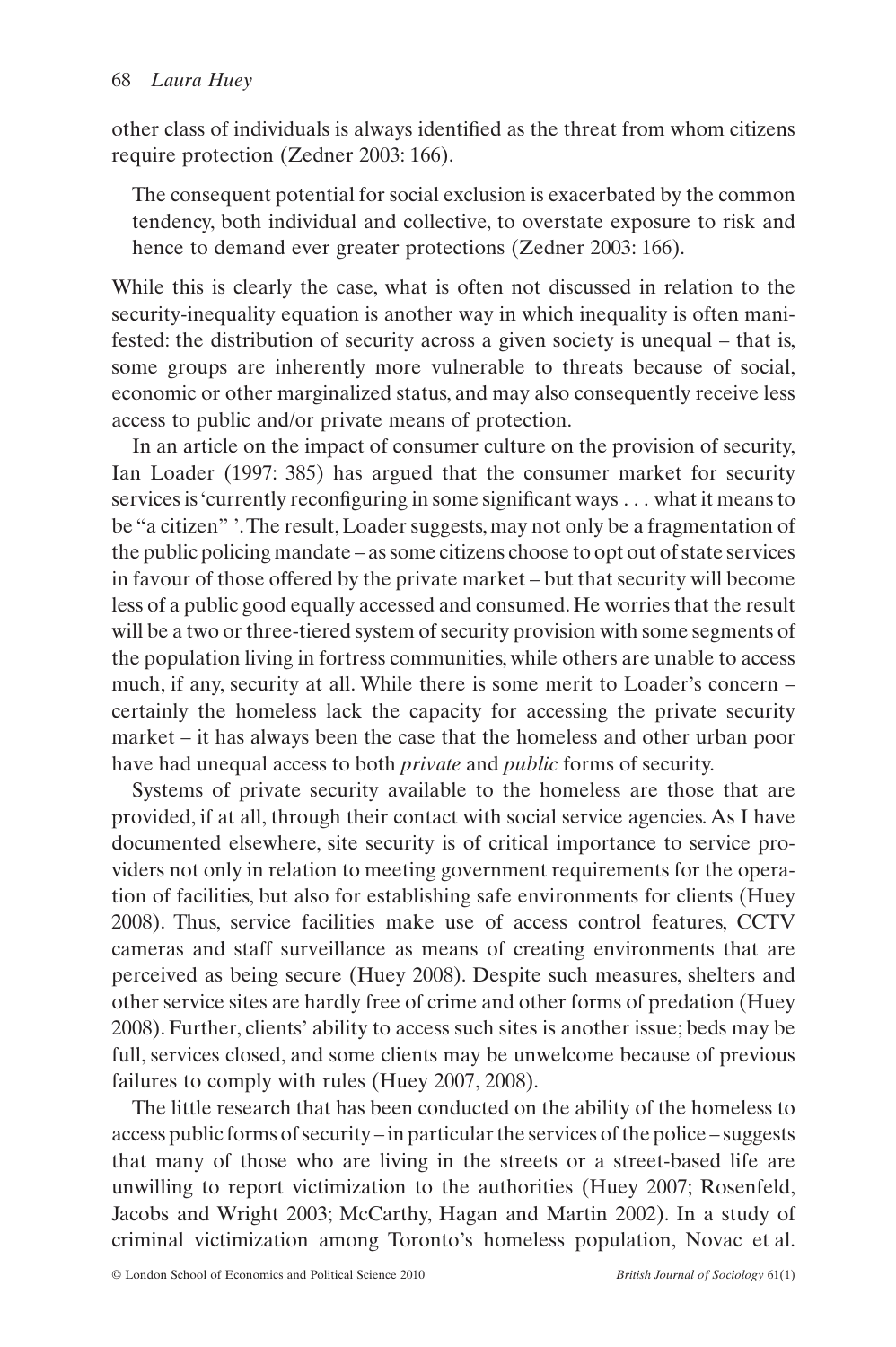(2007: 3) note that a number of respondents in their sample advised that 'they could not rely on the police for protection, because they were known to be homeless, had a record of offences, or anticipated being treated badly'. In relation to the treatment of homeless individuals in those neighbourhoods frequently categorized as'skid rows',(Huey and Kemple 2007:2316) report that

police afford little protection from abuse, exploitation or humiliation at the hands of either other residents or community outsiders [because] the police are viewed as representing dominant political and economic interests, and as the enforcers of the moral values and cultural standards of the middle classes.

As a respondent in this study noted in response to the question, 'would anybody be comfortable reporting to the police if they were a victim of crime?':'Why? It's not like they're going to scour the town because one junkie ripped another junkie off' (Huey and Kemple 2007: 2311). In short, there remains a significant need to examine security issues as they relate to the homeless citizen.

# **CCTV: A source of security for the homeless?**

Since the 1950s, when closed circuit television cameras were used to monitor retail spaces and traffic flows in various sites throughout the West (Hempel and Töpfer 2002), their use in public and private spaces has proliferated significantly. In many respects, Britain remains the paradigmatic example of the 'CCTV state' (Hier 2004). However, cities across the globe have also increasingly turned to the use of public CCTV systems to respond to local crime and disorder problems (Hempel and Töpfer 2002; Botello 2007; Hier et al. 2007; Norris, McCahill and Wood 2004), while still others are developing plans to implement such systems (Haggerty, Huey and Ericson 2008). CCTV systems are commonly found in public buildings ranging from hospitals and schools to mass transit sites, sports venues to government offices (Hempel and Töpfer 2002; McCahill and Norris 2002).

CCTV systems are also ubiquitous throughout the private sector. Cameras are routinely sited within a variety of retail spaces, from corner stores to shopping malls (Hempel and Töpfer 2002), and signs outside of business and residential complexes and other forms of mass-property, frequently warn visitors that they are 'under surveillance' (Ericson 2007; Gill, Bryan and Allen 2007). And, within the private security market, home-use CCTV systems are widely available to would-be consumers seeking an array of monitoring systems (Ericson 2007; Loader 1997).

One of the most debated aspects of CCTV use is the question of whether such systems actually provide a true measure of security from criminal threat.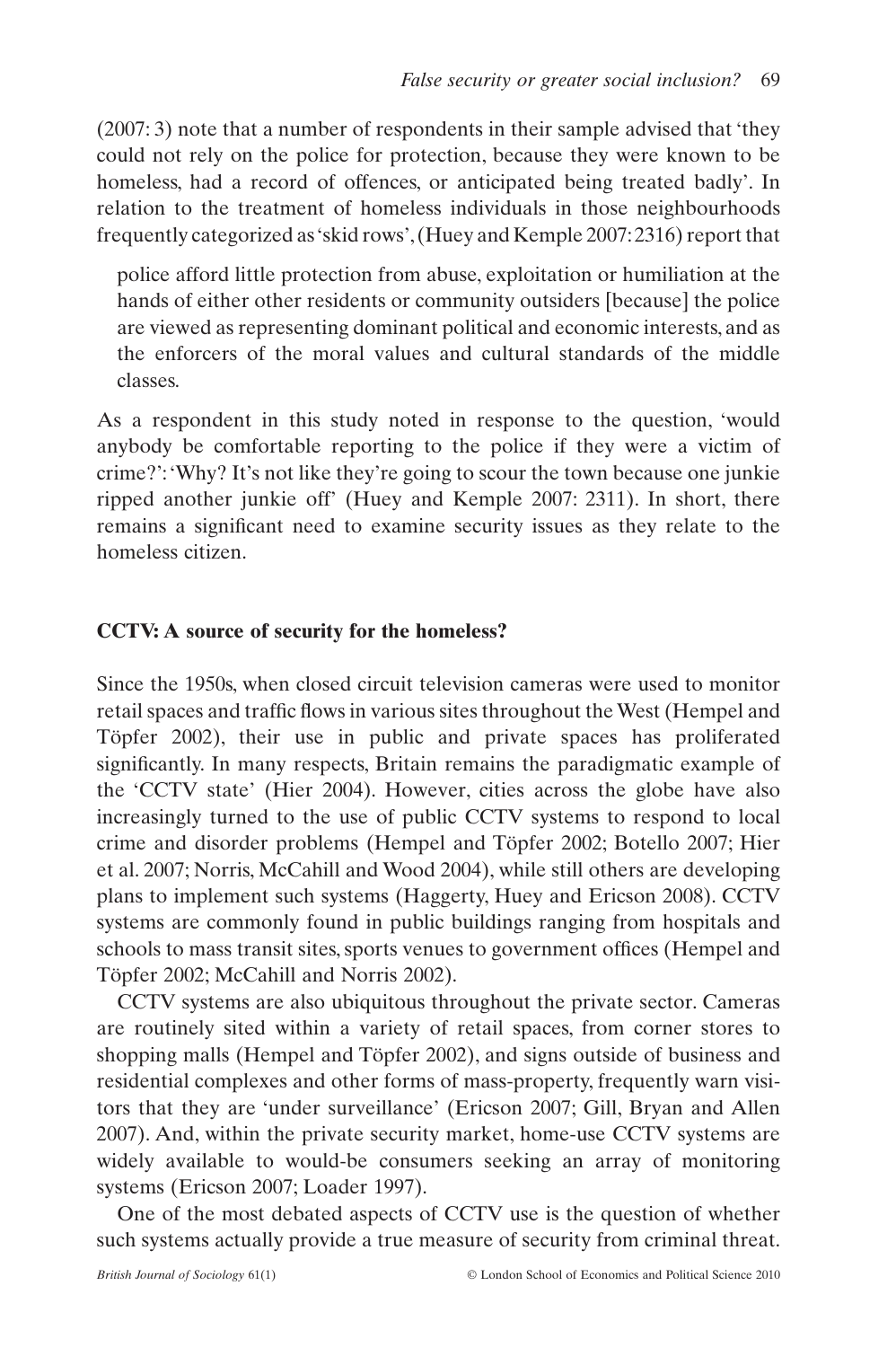Writing in 1998, Short and Ditton state that this question had yet to be satisfactorily answered. Some ten years later, a clear-cut answer has failed to emerge. Some scholars have reported finding that CCTV reduces certain forms of crime both within and outside of areas immediately under surveillance (Poyner 1988, 1991; Short and Ditton 1996). However, these findings are challenged by other work that suggests that CCTV has little or no effect upon crime overall (Squires 1998), that its effects are undermined by control room problems (Smith 2004) or that it is only effective within certain cultures and/or under specific conditions (Welsh and Farrington 2004; Gill and Spriggs 2005). Still other scholars suggest that any observable reductions in crime are produced through a displacement effect (Skinns 1998; Parker 2001). In a metaanalysis of twenty-two evaluative studies on CCTV, Welsh and Farrington (2002: 41) stated that CCTV 'had a significant desirable effect on crime, although the overall reduction in crime was a rather small four per cent'.

And yet, the rise in both the use of CCTV and its applications is strongly suggestive of a belief among consumers, members of the public and government agencies that CCTV works, even if it only works to provide a *sense* of security coupled with marginal crime prevention effects (Zurawski 2007; Dixon, Levine and McAuley 2003). Within this section, I address two questions: 1) is there evidence to suggest that public or private CCTV cameras provide actual security for homeless service users (in the form of preventing crimes or other forms of victimization), and; 2) is there evidence to suggest that homeless service users *feel* more secure in spaces that are under surveillance – that is, do they experience a sense of ontological security?

In Edinburgh and Toronto, homeless service users may be subject to video surveillance in both public and private spaces, as many of the facilities that serve the homeless employ surveillance systems internally, and police-monitored CCTV cameras can be found throughout each city's centre. In Vancouver, the homeless are no less monitored within the doors of shelters and other facilities and, while not subject to police cameras outside these spaces, are under the nearly constant gaze of an array of privately owned cameras throughout the city's downtown core (Haggerty, Huey and Ericson 2008).

Interviews with homeless service users and service providers reveal an array of views as to whether these systems provide homeless clients with a measure of security from crime and other threats. However, only three members of either group offered concrete examples where cameras had had an actual security effect. We find one of those notable exceptions in the comments of a shelter worker in Toronto, who suggested that external building cameras operated by the shelter provide a notable form of crime deterrence:

A lot of times the guys will lose their bags outside . . . or, their belongings. Also, a lot of times guys were framed for hitting or punching other guys . . . but, they know now that we have cameras here... and, they know we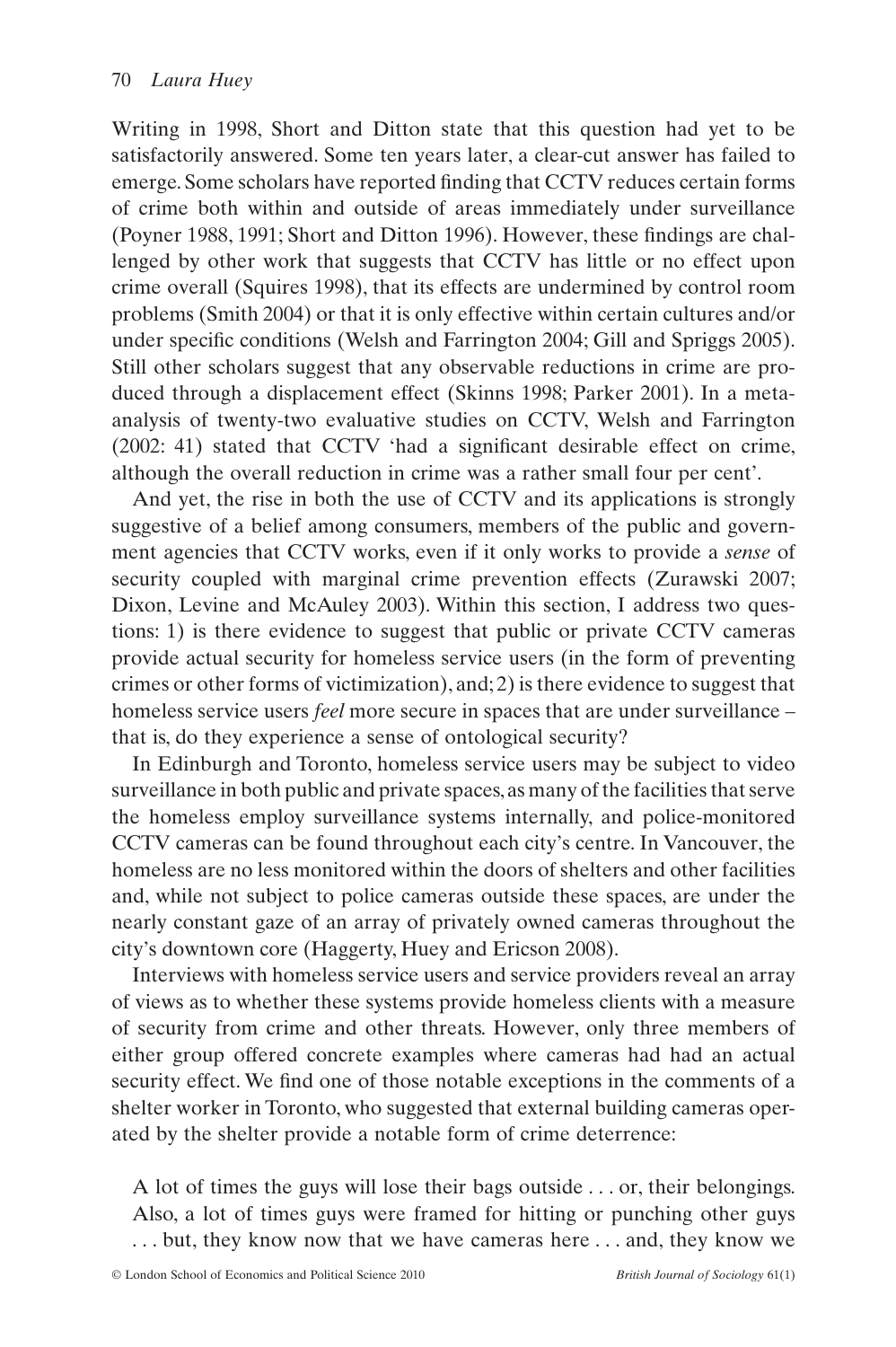can gather evidence and pictures for the police . . . so, it does [provide security for clients].

Another exception was noted in the response of a homeless male service user in Toronto when asked whether he would deliberately seek out public places that are under surveillance.

Q: Would you choose places because you felt safer that the cameras were there?

A: To a point. I guess it depends where. I guess in general, when you are dealing with street people, it is probably to your advantage to have cameras in case something happens. I heard that at City Hall, one guy was knifed while he was sleeping. A bunch of others were threatened with knives. Ultimately, they were able to arrest the guys because they had cameras.

For the most part, however, interviewees – particularly service providers in facilities that operate CCTV systems – shared the perspective of a shelter worker in Toronto who responded as follows to an attempt to clarify her views:

Q: So, it's more about perception of security than the actual security?

A: Yeah.

As shown in Table II, in answer to the question of whether homeless individuals feel more secure in spaces subject to CCTV surveillance, the majority of respondents interviewed in each of the three cities were of the view that CCTV cameras provide ontological security – that is the presence of cameras in facilities that serve the homeless makes clients *feel* safer. For example, a manager of a drop-in centre in Edinburgh wanted additional cameras in his facility on the ground that

| Interviewee category by city                                            | Safer   | Not safer                   | Unsure/do not know | Total n  |  |
|-------------------------------------------------------------------------|---------|-----------------------------|--------------------|----------|--|
| Edinburgh<br>Community service providers<br>Homeless service users      |         | $\mathcal{D}_{\mathcal{L}}$ |                    | 6<br>っ   |  |
| Vancouver<br>Community service providers<br>Homeless service users      | 11<br>8 | 3                           |                    | 15<br>12 |  |
| <b>Toronto</b><br>Community service providers<br>Homeless service users | 13      | 3<br>9                      | 4                  | 14<br>22 |  |
| Total $(n)$                                                             | 44      | 20                          |                    | 71       |  |

**Table II:** *Respondent views as to whether the presence of private security cameras (within shelters and other homeless service facilities) makes homeless citizens* feel *safer?*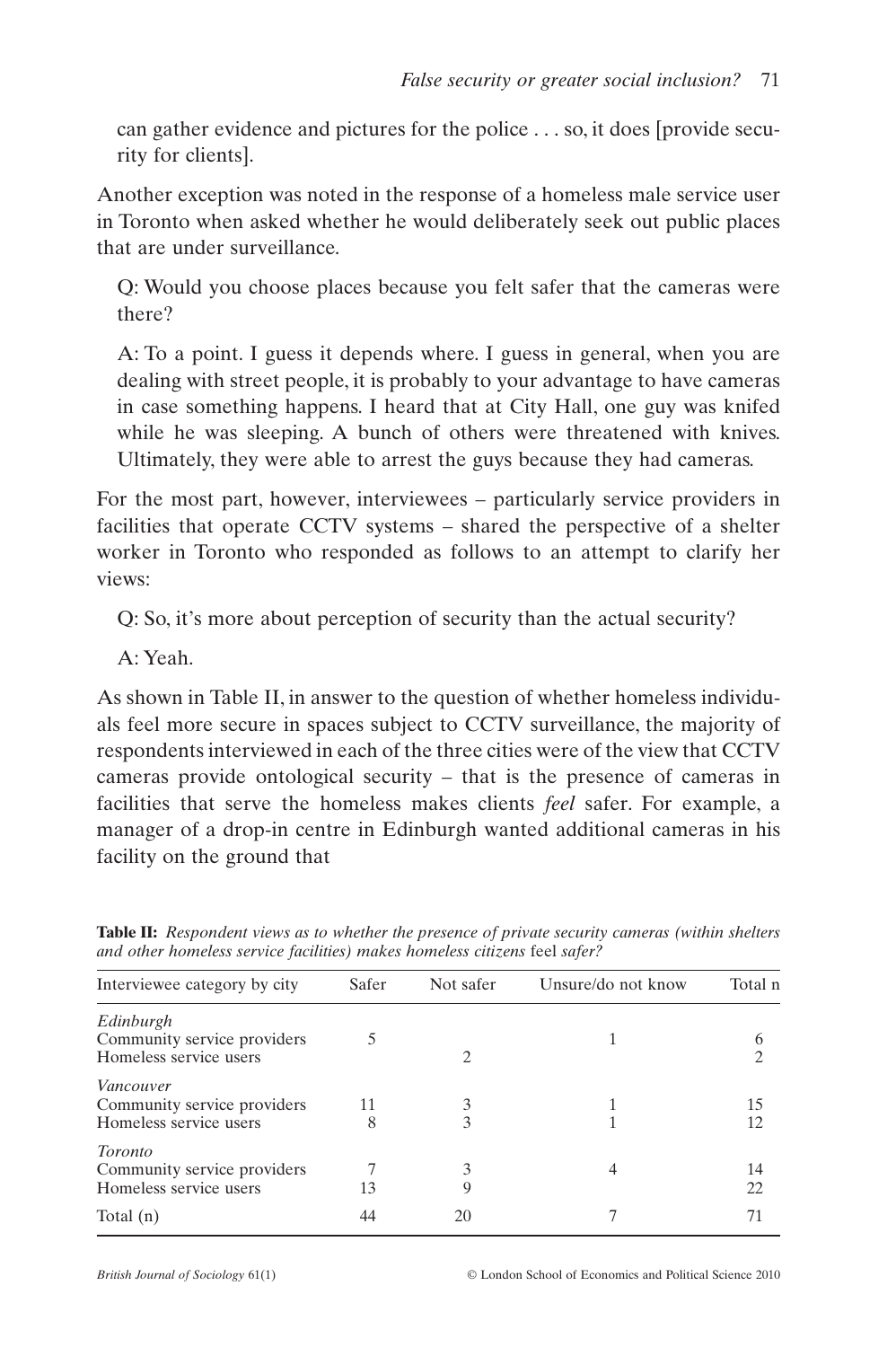## 72 *Laura Huey*

[CCTV] would really add to the security of the place... knowing my service users, knowing who is potentially dangerous, watching them and policing it properly so that people feel safe.

A manager at another facility in Edinburgh related the following story to illustrate what he perceived to be the importance of CCTV in fostering feelings of security among clients:

when we had our office round on Albany Street, we had a waiting area in the front, a little kind of a foyer. One homeless guy really berated me for not having CCTV in that area because it was unsafe.

The belief that CCTV systems make private spaces more secure was also echoed in interviews with homeless service users. In a departure from the academic view of internal surveillance of shelters and other facilities as 'repressive' (Doherty et al. 2007; Arnold 2004), eighteen of the homeless participants interviewed stated that they felt safer in surveilled service facilities. For instance, in response to a question as to whether CCTV cameras in the shelter in which he was staying make him feel safer, a Toronto man replied, 'Sure it does'. Similarly, a male shelter user in Vancouver noted,

I'm happy for it [CCTV] because there are young families in here, and kids. If you have nothing to hide, you shouldn't mind those cameras being on you, especially in this kind of environment. You have drug addicts, criminals, families and new immigrants. And that's a lot of different personalities to put in one area.

Other respondents advised that they actively sought out certain facilities because of the presence of cameras.

Oh you can guarantee that if there were no cameras here I wouldn't be here. I know how many people come straight from jail to here.You know, I am not a woman who's going to get in an elevator with a guy unless I know I'm being watched. (Homeless woman, Vancouver)

While many cited feeling safer in the presence of cameras, almost half of the respondents interviewed stated that knowing that cameras were present within facilities had no such effect upon them. For example, in response to a question as to whether CCTV cameras made one individual in a Vancouver shelter feel safer, we drew the following response: 'cameras don't make no difference'. When asked why, he advised that he saw them as having little deterrent value: 'some of these clowns don't give a shit. Cameras or no cameras'. This view – that cameras would not deter a motivated offender – was echoed by several others. In fact, one respondent suggested that the presence of cameras may actually incite violence because 'some people like showing off'.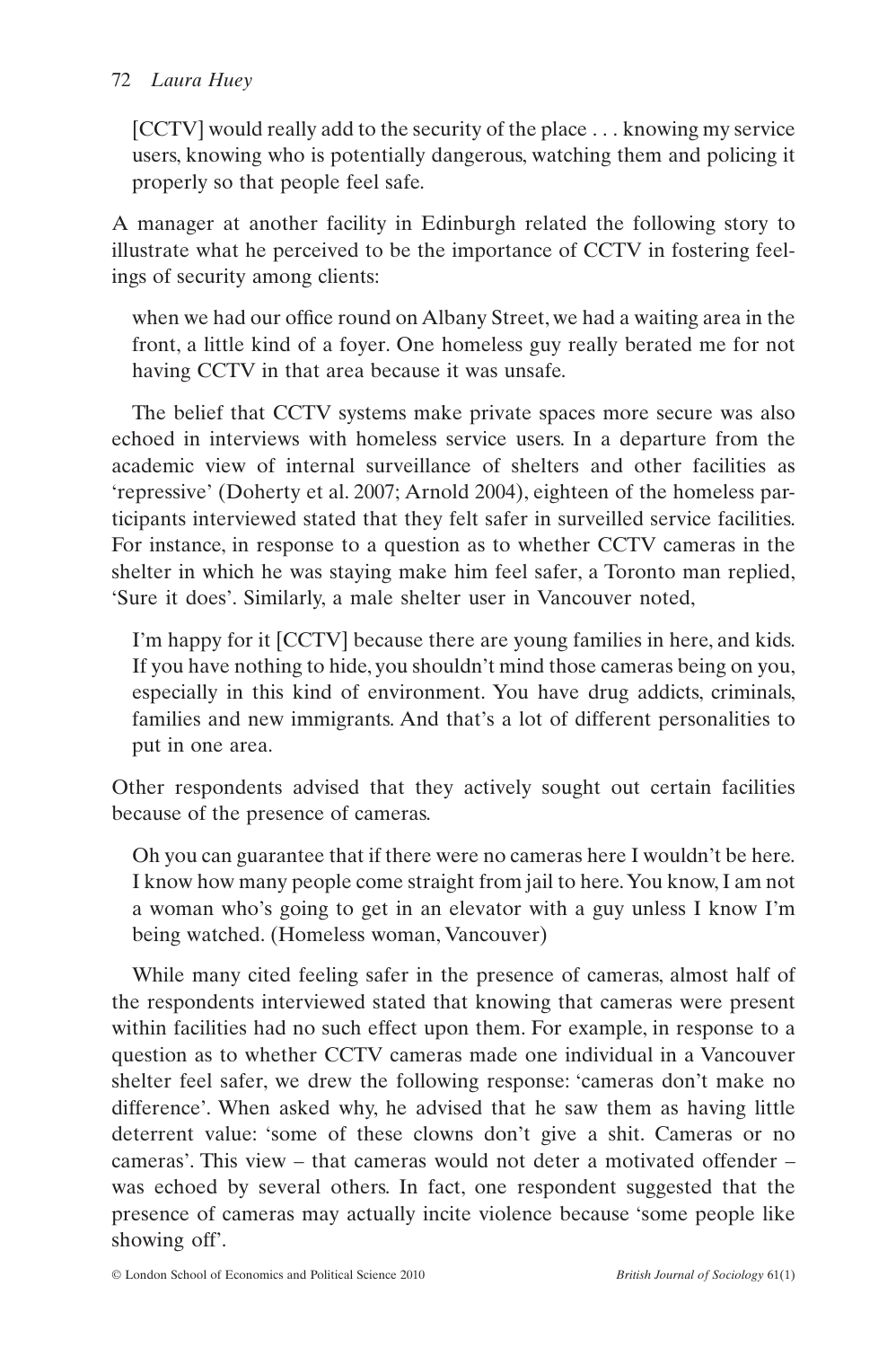| Interviewee category by city                                            | Safer  | Not safer     | unsure/do not know | Total n  |
|-------------------------------------------------------------------------|--------|---------------|--------------------|----------|
| Edinburgh<br>Community service providers<br>Homeless service users      | 4      | $\mathcal{L}$ | 2                  |          |
| Vancouver<br>Community service providers<br>Homeless service users      | 6<br>6 | 8             | 2                  | 15<br>12 |
| <b>Toronto</b><br>Community service providers<br>Homeless service users | 4<br>9 | 13            | 3                  | 14<br>22 |
| Total $(n)$                                                             | 29     | 34            | 8                  | 71       |

**Table III:** *Respondent views as to whether the presence of security cameras in public makes homeless citizens* feel *safer?*

Of the seven participants who were unsure whether cameras inside facilities lead service users to feel safer, six were community service providers, who were ambivalent about their use or appeared hesitant to answer the question (see Table III). The latter response is exemplified by a service provider in Toronto, who stated that she didn't feel 'qualified to answer that question'. The one homeless respondent in Vancouver who answered that he 'did not know', gave similar responses to other questions related to CCTV and generally appeared uninterested in the subject.

Twenty-nine of those interviewed were also of the view that CCTV cameras in public spaces may make the homeless feel safer. For instance, a service provider in Vancouver noted,

Here's an odd thing: one of the reasons why we do get campers down here is that they feel safer on this block. If they weren't actually getting rousted [by security guards] as a result of being near cameras, there would be many homeless people who would flock to them because they would think, 'Well, there's cameras here, nobody's going to . . .'.

A service provider in Edinburgh was unequivocal: 'I firmly believe CCTV enhances the safety and security of not only homeless persons, but all members of public'. In discussing the public CCTV system in Edinburgh's city centre, a service provider with another organization advised that 'most of the homeless people I've spoken to anyway, they want CCTV because it makes the streets safe for them'. In response to a question as to whether she had ever deliberately sought out public or semi-public spaces under surveillance in order to feel safer, an elderly homeless female service user in Toronto related the following instance,

My eyesight is very poor. I was once waiting for somebody at the Eaton's Centre. I stood by the cameras just for the reason that if anything had happened to me, I knew it would be on camera.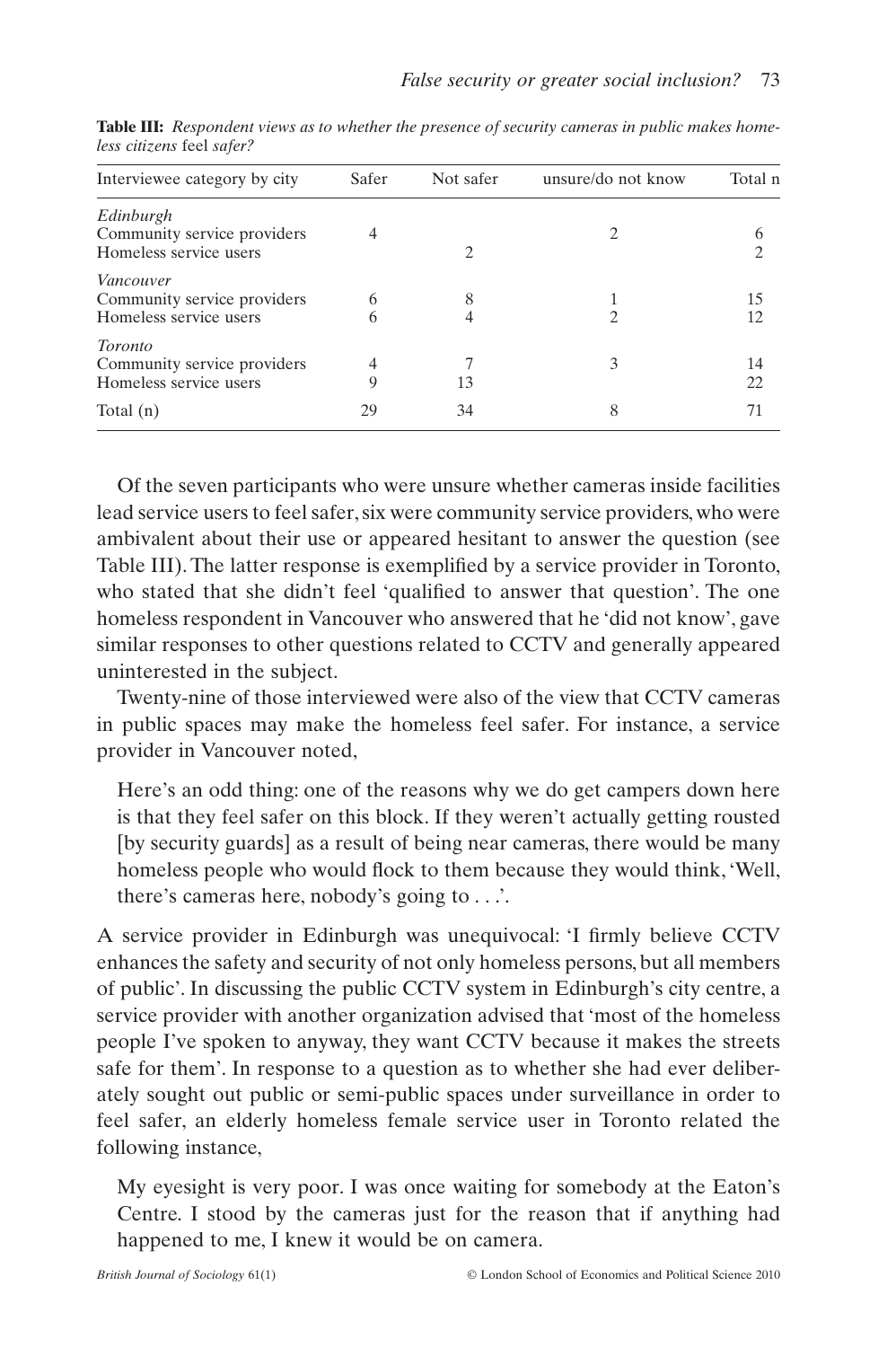One male shelter resident in Toronto complained of the lack of public cameras in the neighbourhood, 'They should have cameras on our street. It's the worst street!'

Support for the notion that public forms of CCTV provide an ontological security effect was not, however, universal across service providers or service users. Indeed, the majority of interviewees were skeptical about the possibility that public CCTV might prevent crime. A service provider in Toronto stated that she did not feel that public cameras increase safety for her clients on the ground that 'people who are perpetrators will do it anyway. Discreetly'. This view was similarly expressed by homeless service users in both Toronto and Vancouver. For example, a shelter user stated, 'If someone is gonna do something, they're gonna do it'. In Vancouver – which has no public surveillance system as of this time of writing – several respondents had a related concern in relation to the utility of cameras in public spaces: they worried that privately owned cameras were not being monitored. As one individual stated, 'I don't know if they're being monitored, if they're being watched, or if somebody's going to come immediately to my rescue'.

Of the eight participants who stated that they were unsure or did not know whether security cameras in public spaces lead homeless individuals to feel safer, the majority were service providers, who again either felt that they did not have sufficient insight to answer the question, or who were ambivalent about camera use in public space. Ambivalence was particularly the case for Toronto service providers, who noted that the city's public system was relatively new and thus its effects unknown.

When the figures for Tables II and III are combined, it appears that a majority of respondents across each of the three cities believe that the presence of security cameras cause homeless citizens to feel safer. However, closer scrutiny reveals that respondents were more likely to cite ontological security effects in relation to cameras within service facilities than with cameras sited in public spaces, and many respondents advised that regardless of where a camera is sited, that it provides no security effects at all. Other participants were simply unsure as to their utility. In short, respondents' views were highly varied and contingent upon different factors, thus no clear-cut answers emerge. Further study to flesh out similarities and differences in attitude and beliefs among the homeless concerning real and potential security effects of CCTV is clearly necessary.

# **CCTV-based security: Greater inclusion or just another form of marginalization?**

As stated in the introduction of this paper, academic views of CCTV have often been based on the assumption that such systems provide false security to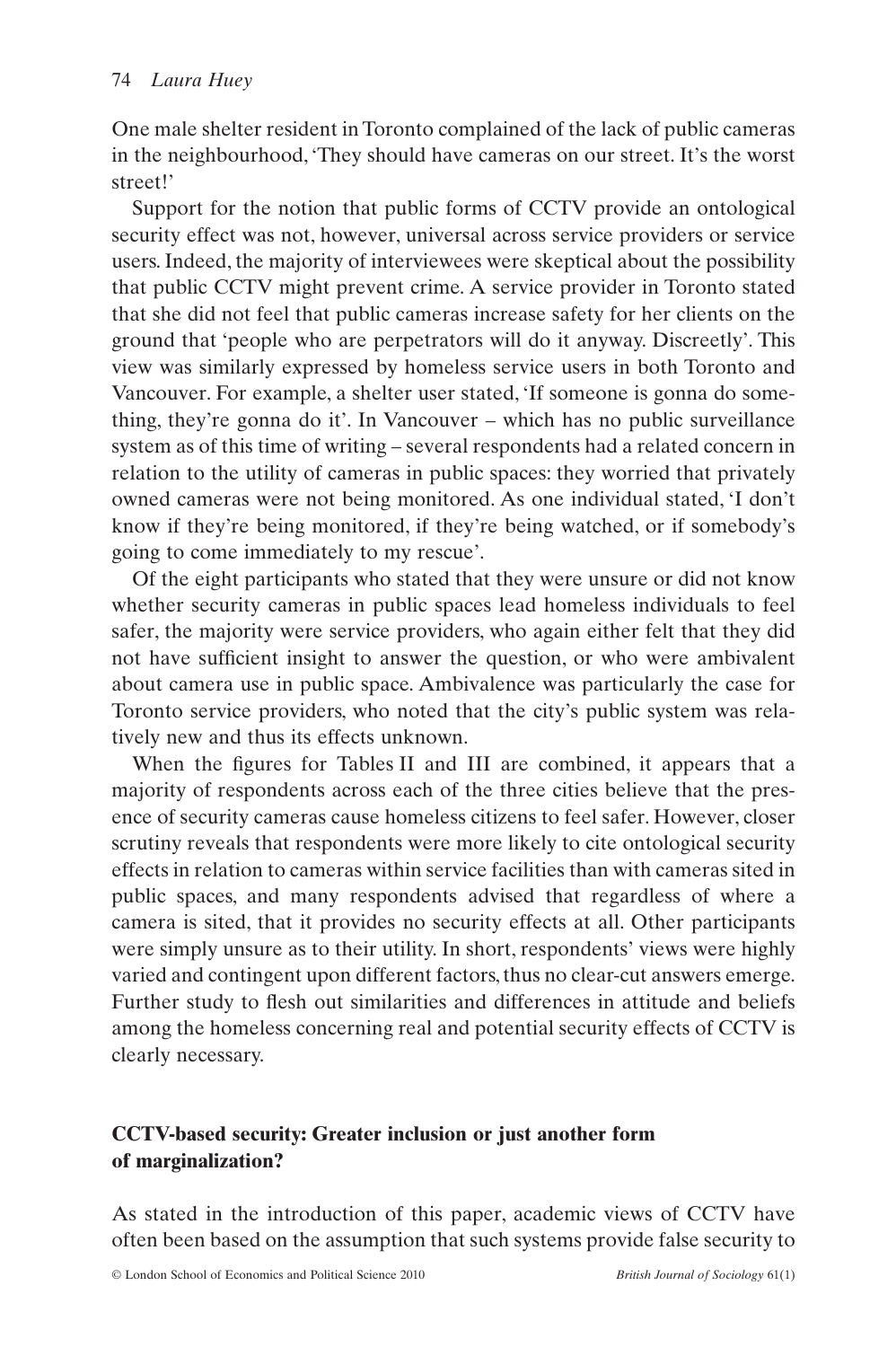the consumer classes (Atkinson 2003). This perceived sense of security is said to be at the expense of youth, drug users, the homeless and other classes of the urban poor, who are easily cast as criminal threats and thus become the targets of CCTV surveillance (Atkinson 2003; Botello 2007). Certainly, research has provided empirical support for the view that CCTV and other surveillance systems rely on discriminatory attitudes to create exclusionary effects (McCahill 2002; Norris and Armstrong 1999). For example, Lomell (2004: 351) reports that CCTV operators in two sites in Oslo routinely targeted 'visibly poor people', who were 'identified by their ragged or unfashionable clothing, lack of hygiene, or gaunt look'. Targeted 'suspects' were frequently told to leave the site by security who were dispatched to 'intervene' (2004). In their study of the use of a public CCTV system in Aberystwyth, Williams and Johnstone (2000: 194) noted that

the local police have used the cameras to remove from the streets aspects of behaviour along with individuals deemed out of time and place in order to create a pacified ambience for 'normal' people.

The result of the camera's discriminatory gaze, these scholars state,

is likely to lead to more concentrated levels of official stigmatisation, and ultimately police intervention, for those groups which are already socially and economically marginalised (2000: 193).

What is seldom considered within the research literature is the possibility that CCTV may also lead to a sense of greater social inclusion for the homeless citizen by affording them a measure of potential security (whether it be real or perceived security) and/or creating instances where the homeless victim of crime may assert their right to access justice or be afforded equal treatment under the law. To address this omission, in this section I examine data in relation to two questions: 1) is there empirical support for the suggestion that public or private CCTV cameras might offer some homeless citizens a sense of greater social inclusion, or the possibility of greater inclusion because of real or perceived security effects? and; 2) is there evidence to support the established view that CCTV surveillance is simply another form of repression?

The idea that video surveillance might contribute to greater social inclusion of the homeless was first presented to me during an interview with an Edinburgh service provider, who explicitly linked the concept of citizenship to a homeless person's being seen as a victim of crime:

I think [CCTV's] kind of key to [homeless] people feeling like they are citizens. I think prior to the CCTV, it would be kind of easy to make assumptions about what's gone on, but CCTV makes it quite visible when an attack occurs. The person who has been sitting begging and just somebody's just laid into them, it's now visible . . . so they can now use that as evidence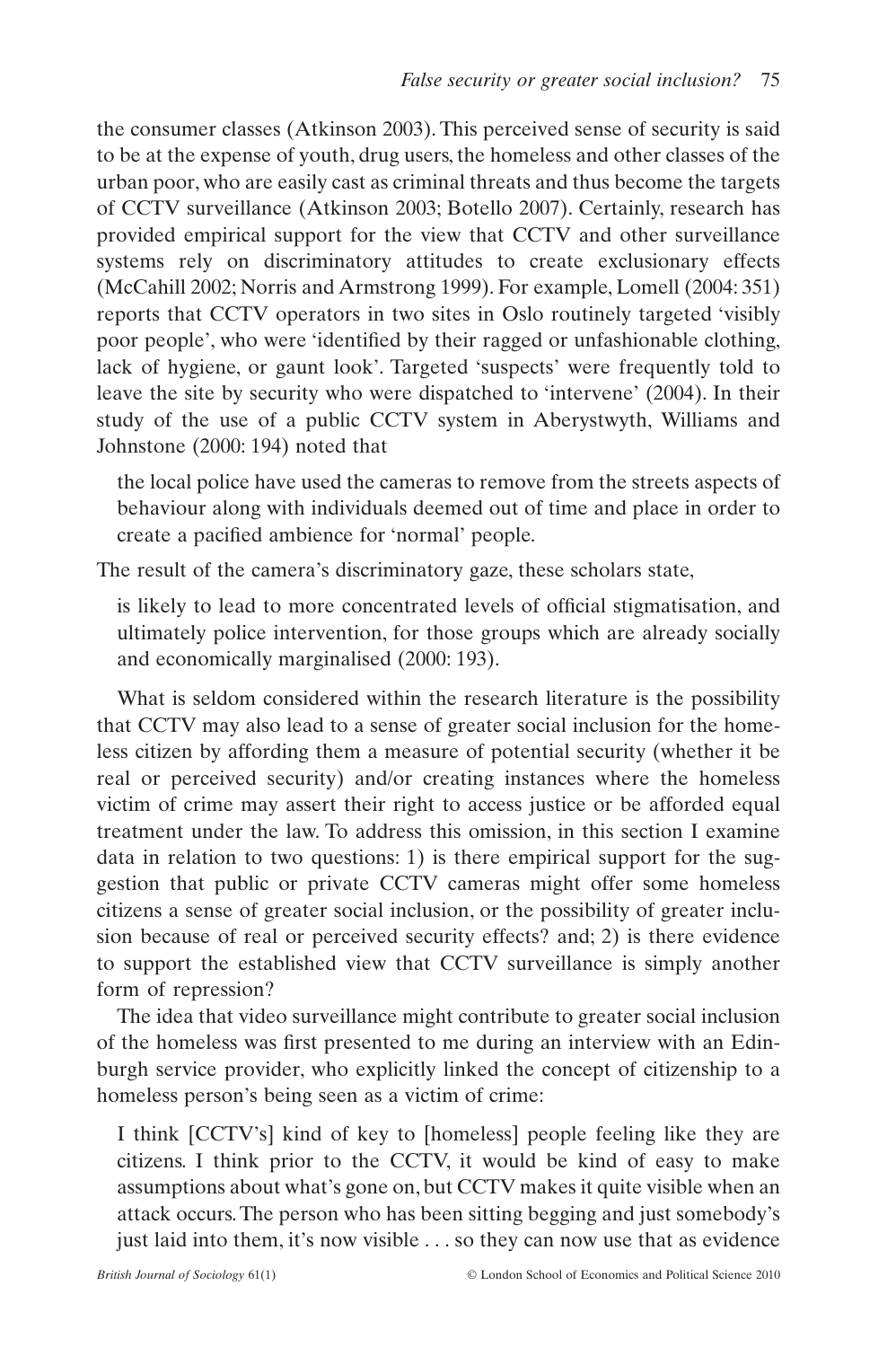to make sure that the person gets the kind of justice that they wouldn't have got before.

For this service provider, a critical element of social inclusion is the ability to access justice. Where the marginal status of the homeless person operates as a significant roadblock to accessing justice, the eye of the camera is seen as offering a remedy: its gaze dispassionately captures and records a body of evidence that can be used to support the homeless person's claims. The view that CCTV footage would lend credibility to a homeless person's story was subsequently reflected in the comments of a homeless man in Vancouver, who not only thought that a public CCTV system would lend credence to a victim's complaints, but also that it would ultimately serve a crime deterrent effect:

Being 'victimized' and 'heard'...I think there is a lot of wrong being done out there. If you can lessen that, I'm all for it, even if that means a couple extra cameras.

As can be seen in Table IV below, such views were shared by twenty-four of the respondents sampled, who also thought that security cameras offered a sense of being socially included as a citizen worthy of security and/or justice.

For others, though, cameras are less about individual security and more about policing a space for 'bad behaviour'. Indeed, twenty six respondents were of the view that security cameras are a means of repressing the homeless. As a homeless male shelter resident in Toronto explained, closed-circuit TV cameras within the shelter are 'for the staff to find you doing something bad'. On the street, they are sometimes seen as something to be avoided. 'If I'm drinking out on in the street', one man in Toronto advised, 'I look around for them and if I see them, then I'm going somewhere else'. A service

| Interviewee category<br>by city | Included | Excluded | Depends on<br>how they are used | Unsure/do<br>not know | Total<br>n    |
|---------------------------------|----------|----------|---------------------------------|-----------------------|---------------|
| Edinburgh                       |          |          |                                 |                       |               |
| Community service<br>providers  |          |          |                                 |                       | 6             |
| Homeless service users          |          | 2        |                                 |                       | $\mathcal{L}$ |
| Vancouver                       |          |          |                                 |                       |               |
| Community service<br>providers  | 4        | 6        |                                 | 5                     | 15            |
| Homeless service users          | 6        |          | 3                               | $\mathcal{P}$         | 12            |
| Toronto                         |          |          |                                 |                       |               |
| Community service<br>providers  | 4        |          |                                 | $\mathcal{P}$         | 14            |
| Homeless service users          | 6        | 9        |                                 | 6                     | 22            |
| Totals per city $(n)$           | 24       | 26       |                                 | 16                    | 71            |

**Table IV:** *Respondent views as to whether security cameras increase or decrease homeless citizens' sense of being socially included/socially excluded*

© London School of Economics and Political Science 2010 *British Journal of Sociology* 61(1)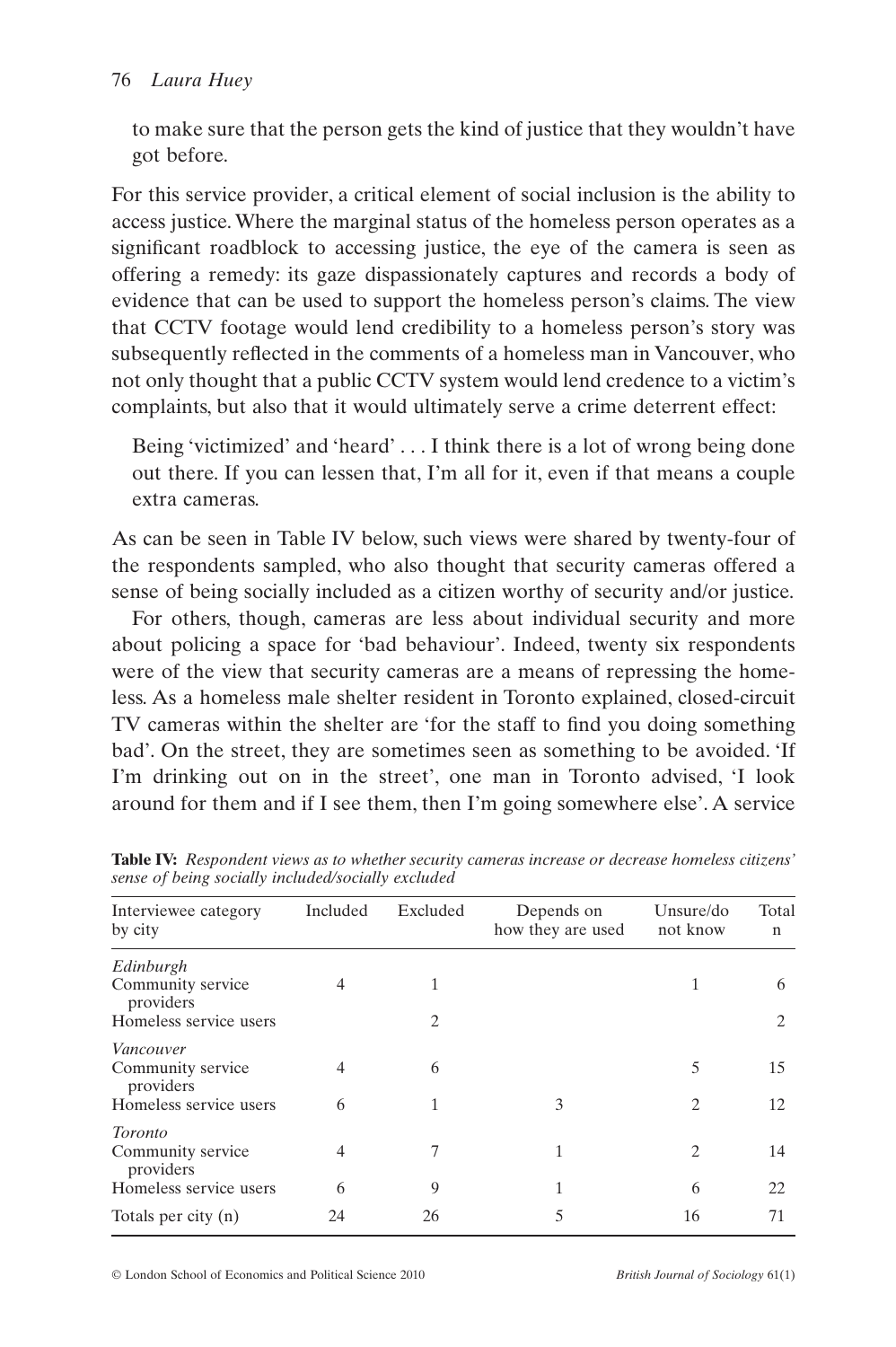provider in Toronto echoed a concern heard from others about their new public surveillance system: that cameras would be used to 'push away the undesirables'.

In relation to the view that CCTV can foster a greater sense of social inclusion by offering support for homeless people's claims in situations of harassment or other abuse, several of those interviewed stated that cameras had no such positive effects. A man interviewed in Edinburgh advised that while sleeping rough one night, he had been beaten up by a group of drunken young males and that the entire incident had been captured on a policemonitored CCTV camera. When asked about the police response to the incident, he stated that he had been arrested for vagrancy and that no charges had been laid against the offending males. For this individual, CCTV is of no benefit to him, being instead a technology that the police use against the homeless'. In other instances, a more apt argument might be to suggest that the presence of a CCTV camera has a null effect. The following story told by a homeless respondent illustrates this point:

I had gotten a flat [in a housing estate] and I was getting harassed in the stairs. But nobody would speak to the police about it, because if you're found out to be telling the police you're marked... [the police] didn't even give me service. They just said they investigated it, they said they checked the CCTV, which they didn't, because I know they were broken. They came back to me and blatantly said 'we checked the CCTV' I said, oh yeah? Which one was that? And they pointed to it...I said 'that's been broken... can't you see the wires hanging out at the back of it?' They said 'ohhh'.

A community service provider in Vancouver took exception to the view that CCTV – at least within the public context – fosters social inclusion on the following ground:

So the idea of saying that a homeless person has no evidence that anything happened to them, right, despite their bodily wounds, their missing... their missing effects, or whatever else, unless they are recorded, is already to suggest that this is exactly as we're saying here – a subcategory of citizenship.

It is worth noting that almost one third of participants were unsure as to what impact, if any, cameras might have on a homeless individual's sense of feeling socially included or excluded. Five of those participants stated that their views are contingent on how a particular camera or camera system is operated and for what purposes. Others stated that they were unsure as to whether cameras have any discernable effect at all,or felt unqualified or unable to answer the question.

In relation to the questions posed at the outset of this section, we see that again no clear-cut answers emerge. Respondent answers reveal a mix of beliefs as to whether security effects ascribed to CCTV surveillance afford homeless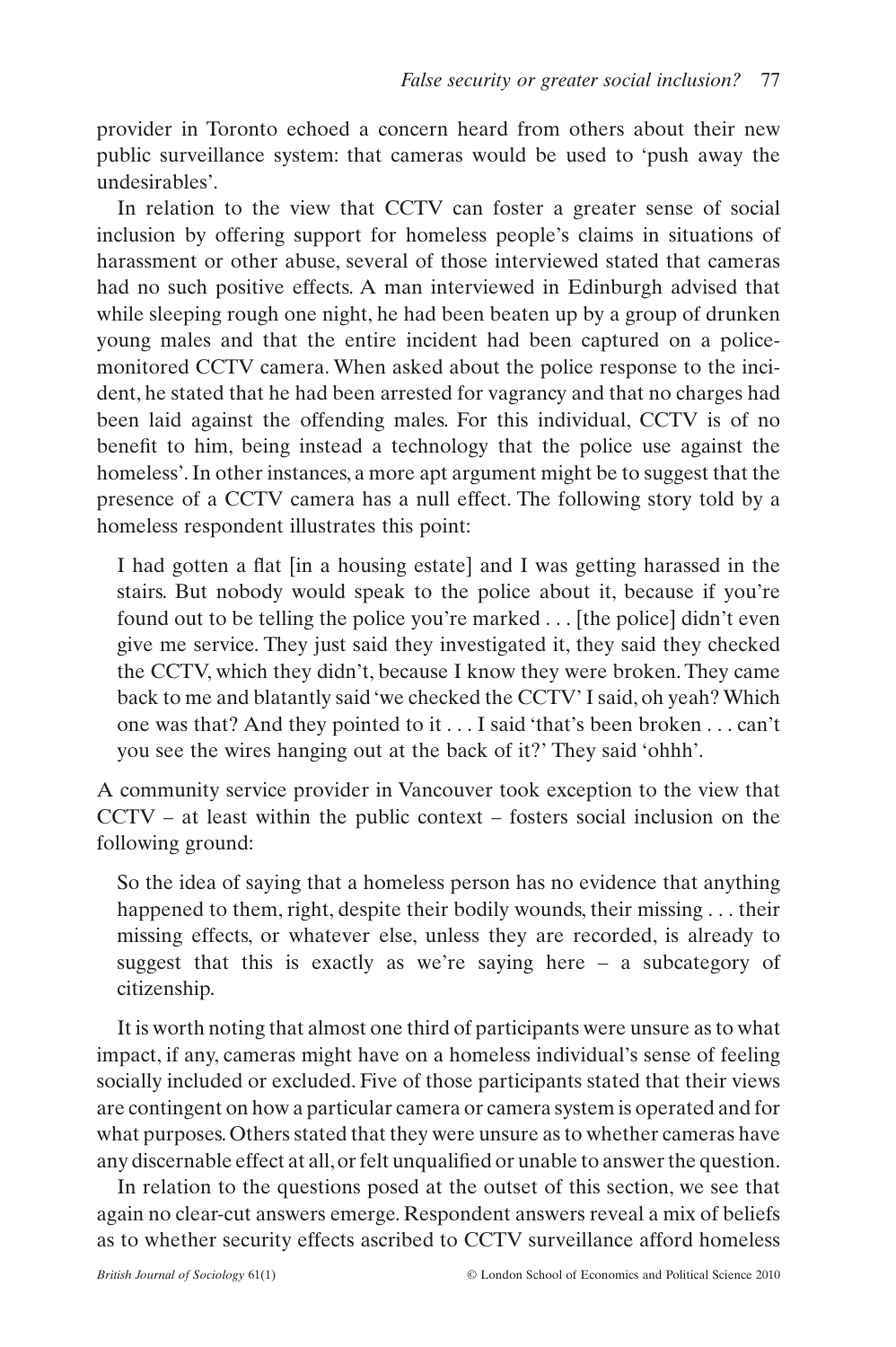#### 78 *Laura Huey*

citizens a greater sense of social inclusion, are experienced as repression, are highly contingent on how they are used, or have little or no discernable effect because of one's marginalized status. Again, these findings suggest a need for future study.

#### **Concluding remarks**

Although some commentators (Doherty et al. 2007; Zedner 2003) have drawn the conclusion that CCTV surveillance is experienced by the homeless largely as a form of repression, in essence what the preceding study suggests is that the subjective experience of the camera's gaze may be a more complex, variable phenomenon for the homeless citizen than has been depicted to date. Indeed, what this initial foray into the field reveals is that attitudes towards CCTV surveillance and its real or potential security effects are as diverse among the homeless and homeless service providers, as they are among the general population (Gill, Bryan and Allen 2007).

While it is the case that little concrete evidence was offered by respondents to support the view that cameras provide *actual* security effects, many of those interviewed stated directly that they consciously seek out public and private places where cameras are sited because the presence of the camera makes them *feel* safer. However, not all respondents believe that the camera's presence prevents victimization, and whereas some see the camera's eye as representing a means of asserting citizenship claims centred on accessing justice, a slight majority of respondents view the camera's presence as little more than an intrusion into the lives of the homeless. Still another third of those interviewed remain unsure of what effects, if any, cameras have on their lives or on the lives of their clients.

As I have previously noted, the findings presented here are of a preliminary nature; however, they remain important. Little research to date has included the views of those most directly affected by public and private forms of surveillance – that is, the homeless.That the homeless are not well represented in surveillance research represents something of a paradox. They are among those most likely to be observed on CCTV – that is, made 'visible' – and, as indicated by a raft of studies in this area, they are among the least likely to be consulted for their views – that is, rendered 'invisible'. To the extent that the views of the homeless speak to fundamental issues at the heart of surveillance research – 'does CCTV work?', 'how does it work?', 'whom does it work for?' – members of this population should not be ignored.

A further paradox rests in the fact that the homeless are also among the most likely to be victimized by crime and yet, as a vulnerable population, they are frequently ignored in evaluation studies of surveillance and other anticrime technologies. In his study of the relationship between street homelessness and crime, Scott Ballintyne (1999: 74) noted that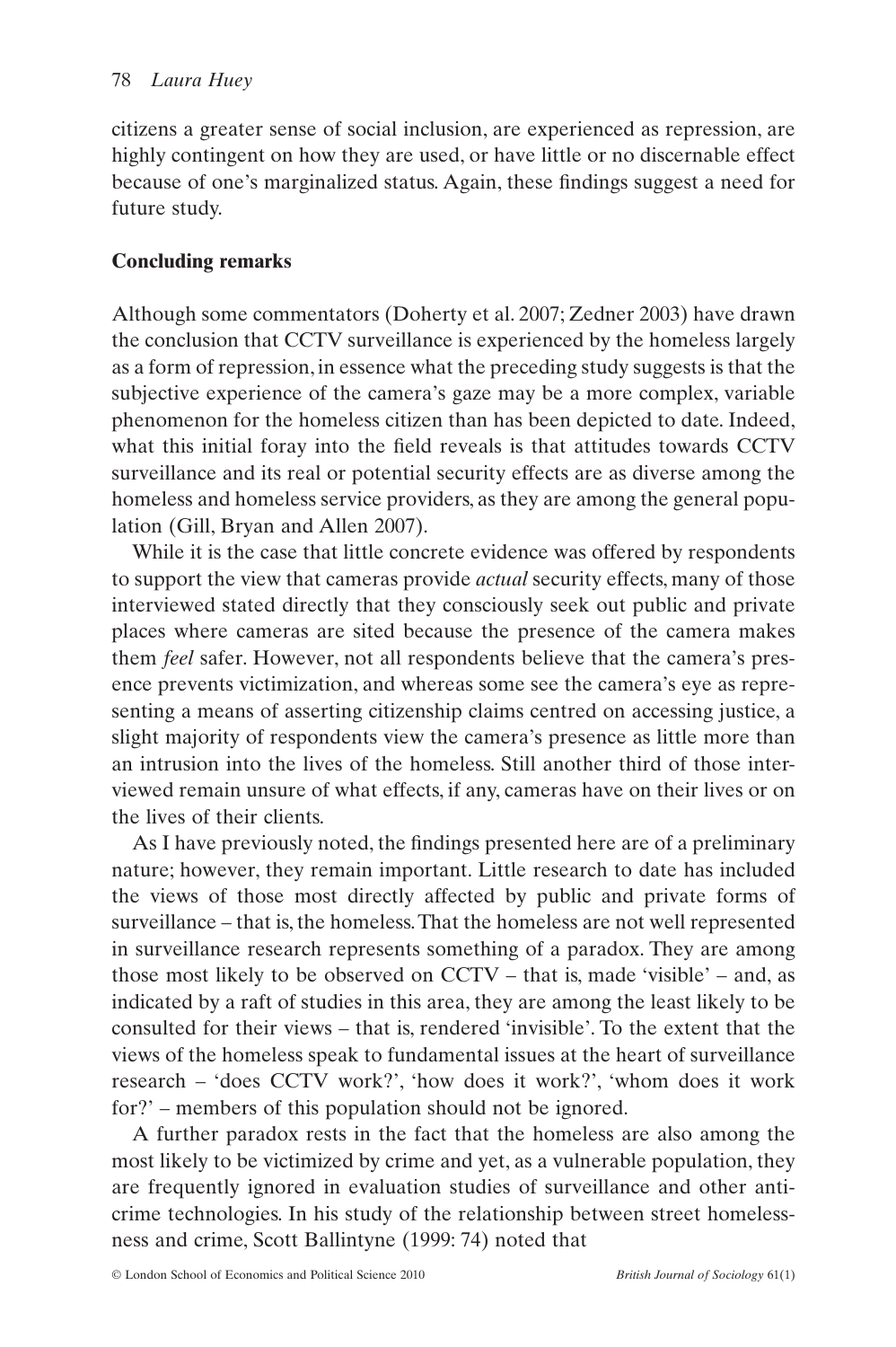Rough-sleepers are hidden victims of crime with a frequency which would not be tolerated amongst the wider population. Victim support services are not a central feature of the homelessness landscape. Victimisation is at the same time a benchmark and a consequence of rough-sleepers' social exclusion. Frequent personal victimisation helps maintain and extend the social exclusion which goes hand in hand with street homelessness.

Some ten years later, little has changed and the 'social death' (Ruddick 2002) experienced by the homeless is still manifest in a marked lack of safety in both public and private places. Within this paper I used the concept of citizenship to explicate the relationship of the homeless individual to the polity, arguing that security is an important feature of citizenship, the receipt of which marks one as a full citizen. Unequal access to security, or the inability to access this 'good' at all, can therefore only be interpreted as indicative of a lack of standing as a full citizen. Although much academic attention has focused on the relationship between social exclusion and various forms of economic, political, social and other hardships faced by the homeless, too little consideration has been paid to basic issues of safety and security for this population. Indeed, when the issue of security is discussed in relation to this population, such discussions usually centre on one of two concerns: 1) how do we protect ourselves from the homeless individual who is cast as a criminal 'other' (i.e. Kelling and Coles 1996)? or 2) how do we protect the homeless from those security measures or technologies that are seen as targeting, excluding and/or punishing? (i.e. Feldman 2004). Although very different concerns, neither is useful in relation to the issue of how we might begin providing more equal access to security in order to reduce the risk of victimization within such vulnerable communities.

In short, it is not enough that we simply consider potential benefits of a proposed security technology or the extent to which such benefits may outweigh any deleterious impacts to the homeless. Nor is it enough that we consult with members of this community in order to incorporate their views on existing or proposed security practises. What is required is further work aimed at developing modes of providing security that takes into account the subjective experiences and beliefs of those most in need of it.

(Date accepted: November 2009)

#### **Note**

1. This study was funded by the Social Sciences and Humanities Research Council of Canada.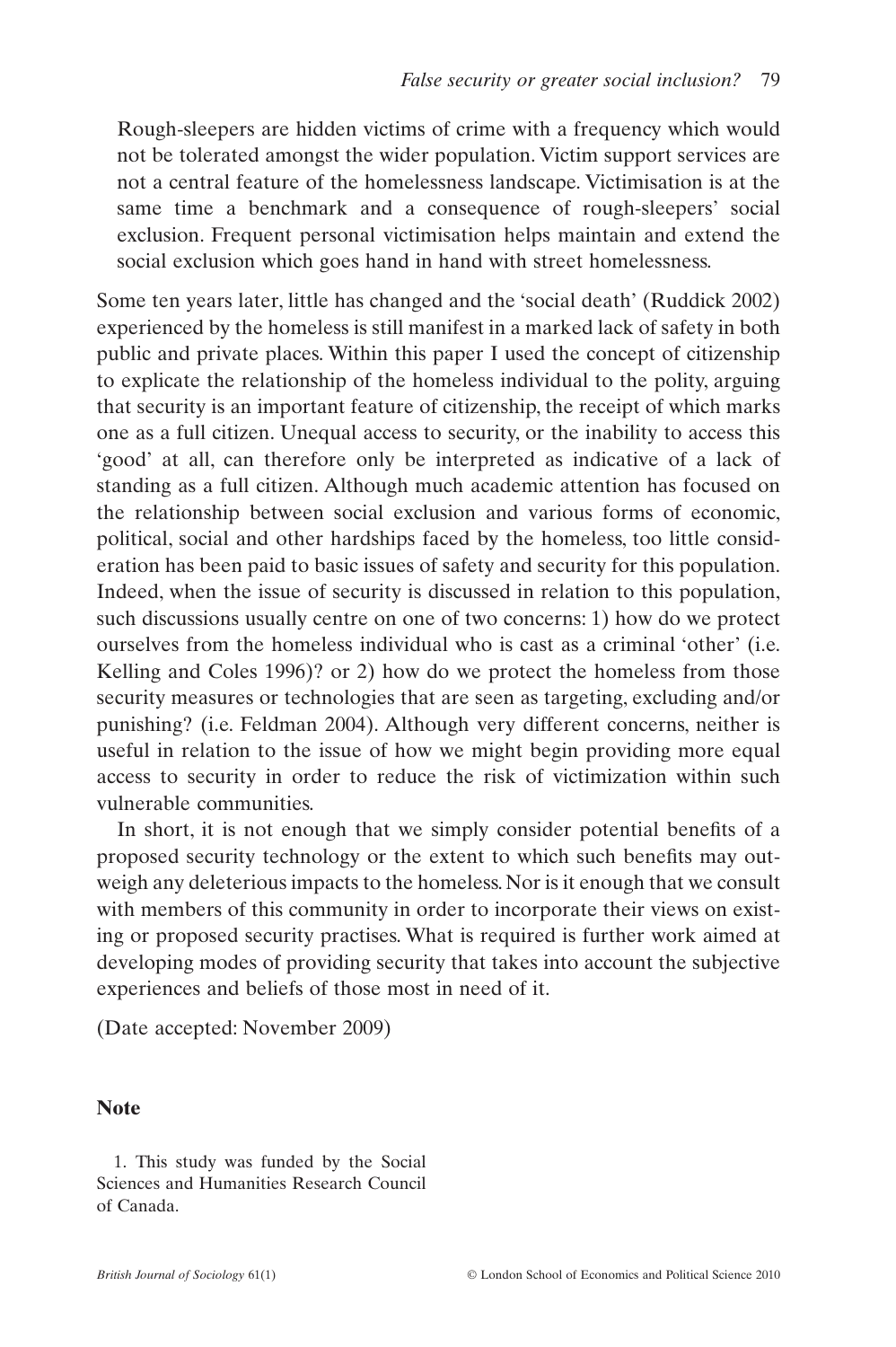# **Bibliography**

**Arnold, K.** 2004 *Homelessness, Citizenship and Identity: The Uncanniness of Late Modernity*, Albany, NY: SUNY Press.

**Atkinson, R.** 2003 'Domestication by *Cappuccino* or a Revenge on Urban Space? Control and Empowerment in the Management of Public Spaces', *Urban Studies* 40(9): 1829–43.

**Ballintyne, S.** 1999 *Unsafe Streets: Street Homelessness and Crime*, London: Institute for Public Policy Research.

**Barnes, R., Auburn, T. and Lea, S.** 2004 'Citizenship in Practice', *Journal of Social Psychology* 43(1): 187–206.

**Botello, N.** 2007 'An Orchestration of Electronic Surveillance: A CCTV Experience in Mexico', *International Criminal Justice Review* 17(4): 325–35.

**Crawford, A.** 2006 'Policing and Security as "Club Goods"; The New Enclosures?' in J. Wood and B. Dupont (eds) *Democracy, Society and the Governance of Security*,Cambridge: Cambridge University Press.

**Dixon, J., Levine, M. and McAuley, R.** 2003. 'Street Drinking Legislation, CCTV and Public Space: Exploring Attitudes towards Public Order Measures', Home Office Report, http://www.psych.lacs.ac.uk. [Last accessed July 28, 2008.]

**Doherty, J., Busch-Geertsema, V., Karpuskiene, J., Korhonen, E., O'Sullivan, I., Sahlin, A., Tosi, Petrillo. A. and** Wygnańska, J. 2007 'Homelessness and Exclusion: Regulating Public Space in European Cities', *Surveillance & Society* 5(3): 290–314.

**Ericson, R.** 2007 *Crime in an InsecureWorld*, Cambridge: Polity.

**Evans, R. and Forsyth, C.** 2004 'Risk Factors, Endurance of Victimization and Survival Strategies: The Impact of the Structural Location of Men and Women on the Experiences within Homeless Milieus', *Sociological Spectrum* 24: 479–505.

**Feldman, L.** 2004 *Citizens Without Shelter: Homelessness, Democracy and Political Exclusion*, Ithaca, New York: Cornell University Press.

**Gill, M., Bryan, J. and Allen, J.** 2007 'Public Perceptions of CCTV in Residential Areas: "It Is Not As Good As We Thought It Would Be" ', *International Criminal Justice Review* 17(4): 304–24.

**Gill, M. and Spriggs, A.** 2005 *Assessing the Impact of CCTV*, U.K. Home Office Research Study 292.

**Hagan, J. and McCarthy, B.** 1997 *Mean Streets: Youth Crime and Homelessness*, New York: Cambridge University Press.

**Haggerty, K., Huey, L. and Ericson, R.** 2008 'The Politics of Sight/Site: Locating Cameras in Vancouver's Public Spaces' in M. Deflem (ed.) *Surveillance and Governance: Crime Control Today*, Oxford: Elsevier.

**Hempel, L. and Töpfer, E.** 2002 *Inception Report: On the Threshold to Urban Panopticism:Analysing the Employment of CCTV in European Cities and Assessing its Social and Political Impacts*. Working Paper No. 1, Technical University of Berlin, Germany.

**Hier, S.** 2004 'Risky Spaces and Dangerous Faces: Urban Surveillance, Social Disorder and CCTV', *Social & Legal Studies* 13(4): 541–54.

**Hier, S., Greenberg, J., Walby, K. and Lett, D.** 2007 'Media, Communication and the Establishment of Public Camera Surveillance Programmemes in Canada', *Media, Culture & Society* 29(5): 727–51.

**Huey, L.** 2007 *Negotiating Demands: The Politics of Skid Row Policing in Edinburgh, San Francisco and Vancouver*, Toronto: University of Toronto Press.

Huey, L. 2008 ' "When it Comes to Violence in My Place, I am the Police!" Exploring the Policing Functions of Community Service Providers in Edinburgh's Cowgate and Grassmarket', *Policing & Society* 18(3): 207– 24.

**Huey, L. and Kemple, T.** 2007 ' "Let the Streets Take Care of Themselves": Making Historical, Sociological and Common Sense of Skid Row', *Urban Studies* 44(11): 2305– 19.

**Kelling, G. and Coles, C.** 1996 *Fixing Broken Windows: Restoring Order and Reducing*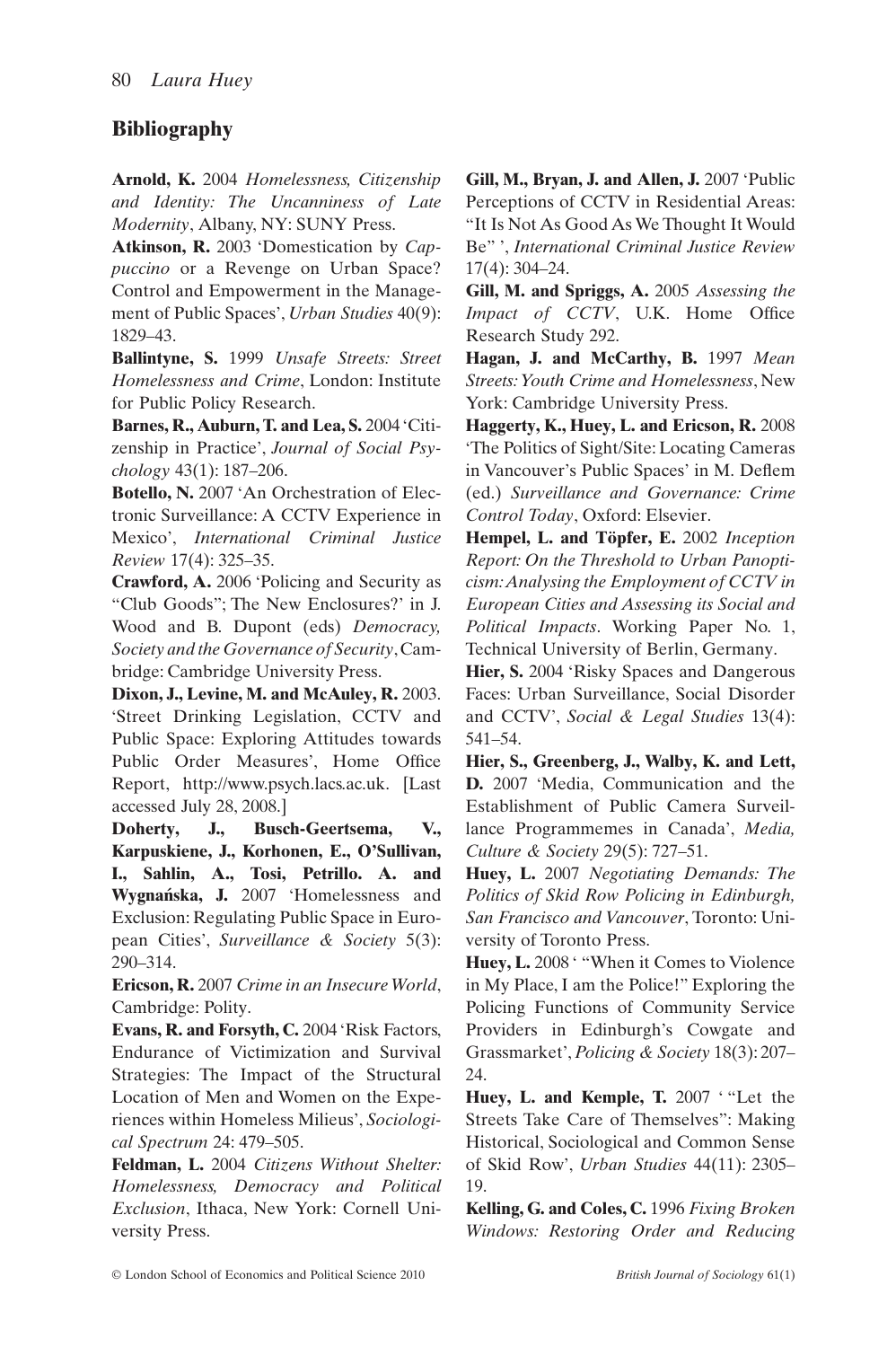*Crime in our Communities*, New York: Martin Kessler Books.

**Lee, Barrett A. and Schreck, Christopher J.** 2005 'Danger on the Streets: Marginality and Victimization among Homeless People', *American Behavioral Scientist* 48:1055– 1081.

**Loader, I.** 1997 'Policing and the Social: Questions of Symbolic Power', *British Journal of Sociology* 48(1): 1–18.

**Loader, I. and Walker, N.** 2007 *Civilizing Process*, Cambridge, UK: Cambridge University Press.

**Lomell, H.** 2004 'Targeting the Unwanted: Video Surveillance and Categorical Exclusion in Oslo, Norway', *Surveillance & Society* 2(2/3): 346–60.

**McCarthy, B., Hagan, J. and Martin, M.** 2002 'In and Out Of Harm's Way: Violent Victimization and the Social Capital of Fictive Street Families', *Criminology* 40(4): 831– 65.

**Marshall, T.** 1996 [1950] 'Citizenship and Social Class' in T.H. Marshall and T. Bottomore (eds) *Citizenship and Social Class*, Chicago: Pluto Press.

**McCahill, M.** 2002 *The Surveillance Web: The Rise of Visual Surveillance in an English City*, Cullompton, Devon: Willan.

**McCahill, M. and Norris, C.** 2002 *CCTV in London*, Working Paper No. 6, Centre for Criminology and Criminal Justice, University of Hull, U.K.

**Norris, C. and Armstrong, G.** 1999 *The Maximum Surveillance Society: The Rise of CCTV*, Oxford: Berg.

**Norris, C., McCahill, M. and Wood, D.** 2004 'The Growth of CCTV: A Global Perspective on the International Diffusion of Video Surveillance in Publicly Accessible Space', *Surveillance & Society* 2(2/3): 110–35.

**Novac, S., Hermer, J., Paradis, E. and Kellen, A.** 2007 'More Sinned Against than Sinning? Homeless People as Victims of Crime and Harassment', *Centre for Urban and Community Studies Research Bulletin* #37.

Parker, J. (ed.) 2001 'Here's Looking at You: CCTV', *Total Surveillance: Investigating the Big Brother World of E-spies, Eavesdroppers and CCTV*, London: Piatkus.

**Poyner, B.** 1988 'Video Cameras and Bus Vandalism', *Journal of Security Administration* 11(1): 44–51.

**Poyner, B.** 1991 'Situational Crime Prevention in Two Parking Facilities', *Security Journal* 2(1): 96–101.

**Rosenfeld, R., Jacobs, B. and Wright, R.** 2003 'Snitching and the Code of the Street', *British Journal of Criminology* 43(2): 291– 309.

**Ruddick, S.** 2002 'Metamorphosis Revisited: Restricting Discourses of Citizenship' in J. Hermer and J. Mosher (eds) *Disorderly People: Law and the Politics of Exclusion*, Halifax, N.S.: Fernwood Publishing.

**Sassen, S.** 2002 'The Repositioning of Citizenship: Emergent Subjects and Spaces for Politics', *Berkeley Journal of Sociology*  $46(1): 4-25.$ 

**Short, E. and Ditton, J.** 1996 *Does Closed Circuit Television Prevent Crime? An Evaluation of the Use of CCTV Surveillance in Aidrie Town Centre*, Scottish Office Central Research Unit.

**Short, E. and Ditton, J.** 1998 'Seen and Now Heard:Talking to the Targets of Open Street CCTV', *British Journal of Criminology* 38(3): 404–28.

**Skinns, D.** 1998 'Crime Reduction, Diffusion and Displacement: Evaluating the Effectiveness of CCTV' in C. Norris, J. Moran and G. Armstrong (eds) *Surveillance, Closed Circuit Television and Social Control*, Aldershot: Ashgate.

**Smith, G.** 2004 'Behind the Screens: Examining Constructions of Deviance and Informal Practices among CCTVControl Room Operators in the UK', *Surveillance & Society* 2(2/3): 376–95.

**Squires, P.** 1998 *An Evaluation of Ilford Town Centre CCTV Scheme*, Health and Social Policy Research Centre, University of Brighton.

**Walsh, T. and Klease, C.** 2003 'Down And Out? Homelessness and Citizenship', *Australian Journal of Human Rights*, 5. http://www.austlii.edu.au. [Last accessed December 11, 2007.]

**Welsh, B. and Farrington, D.** 2002 *Crime Prevention Effects of Closed Circuit*